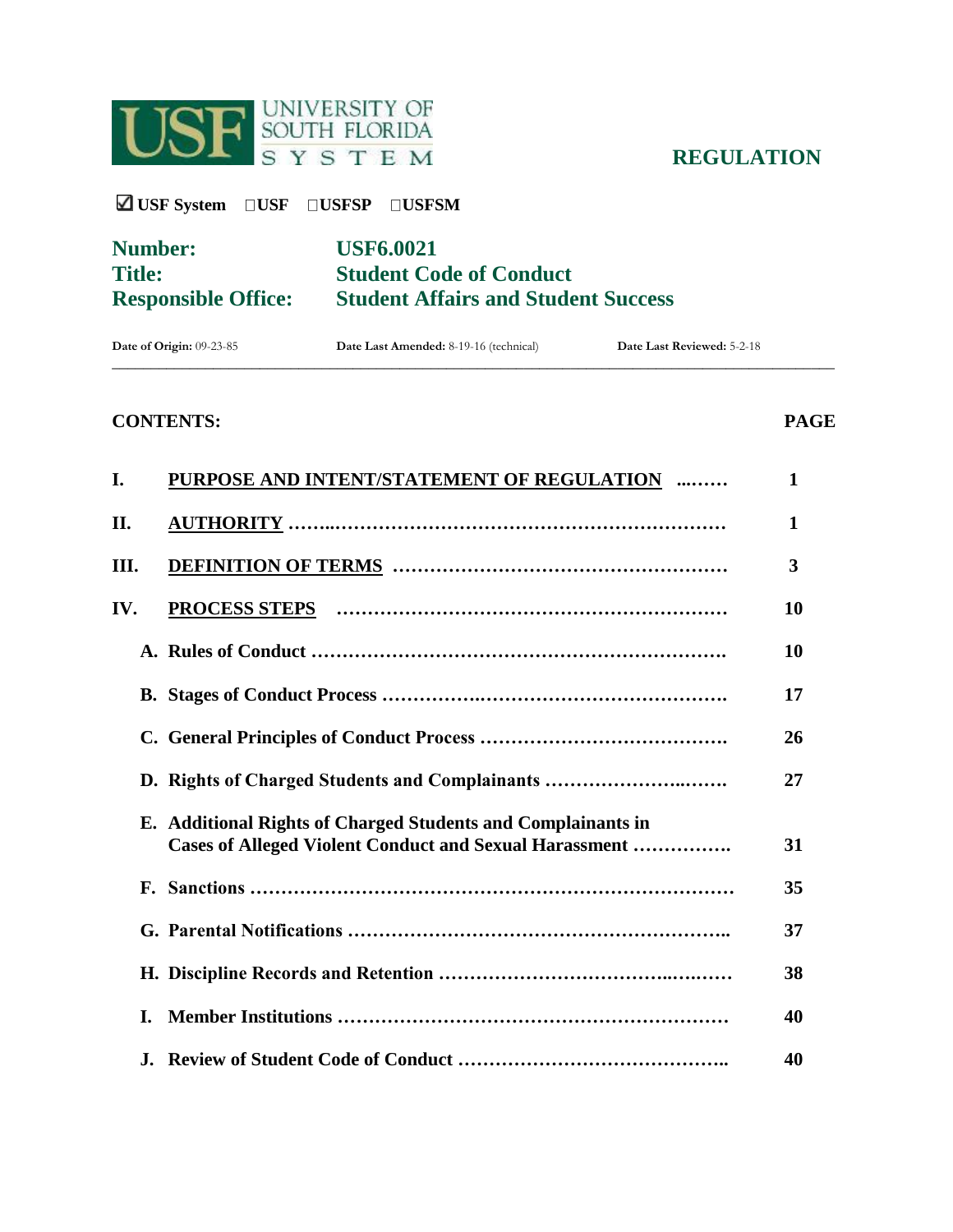# **I. PURPOSE AND INTENT/STATEMENT OF REGULATION:**

- **A.** The [Office of Student Rights and Responsibilities \(OSRR\)](http://www.sa.usf.edu/srr/page.asp?id=69) supports the mission, goals, values and vision of the University of South Florida System ("University" or "USF") by promoting a community that values individual responsibility and the adherence to community standards as embodied in this Regulation ("Student Code of Conduct"). Through the conduct process, OSRR engages students in personal and social responsibility.
- **B.** OSRR's goal is to encourage and develop standards of behavior and critical thinking that will create a community of leaders and citizens' and enhance the USF environment for community members living, studying and working within the University. By engaging students in one-on-one interactions with staff trained in student development and through group interactions with the University Conduct Board, USF students are challenged to assess and reassess their framework of principles and behavioral norms that support a healthy community.
- **C.** The University supports student learning and development through outreach: faculty training on student classroom conduct and managing the classroom. This prepares our faculty and students to deal with conflicts and mutually agreed upon community standards.

# **II. AUTHORITY:**

**A.** The University values a community based on the principles of inclusivity, ethics, and civility. As such, the University community expects students to behave in a manner that supports this purpose. This Student Code of Conduct is a document which describes behavior that is counteractive to this purpose and how the University will hold students accountable for those inappropriate behaviors. Student organizations are also disciplined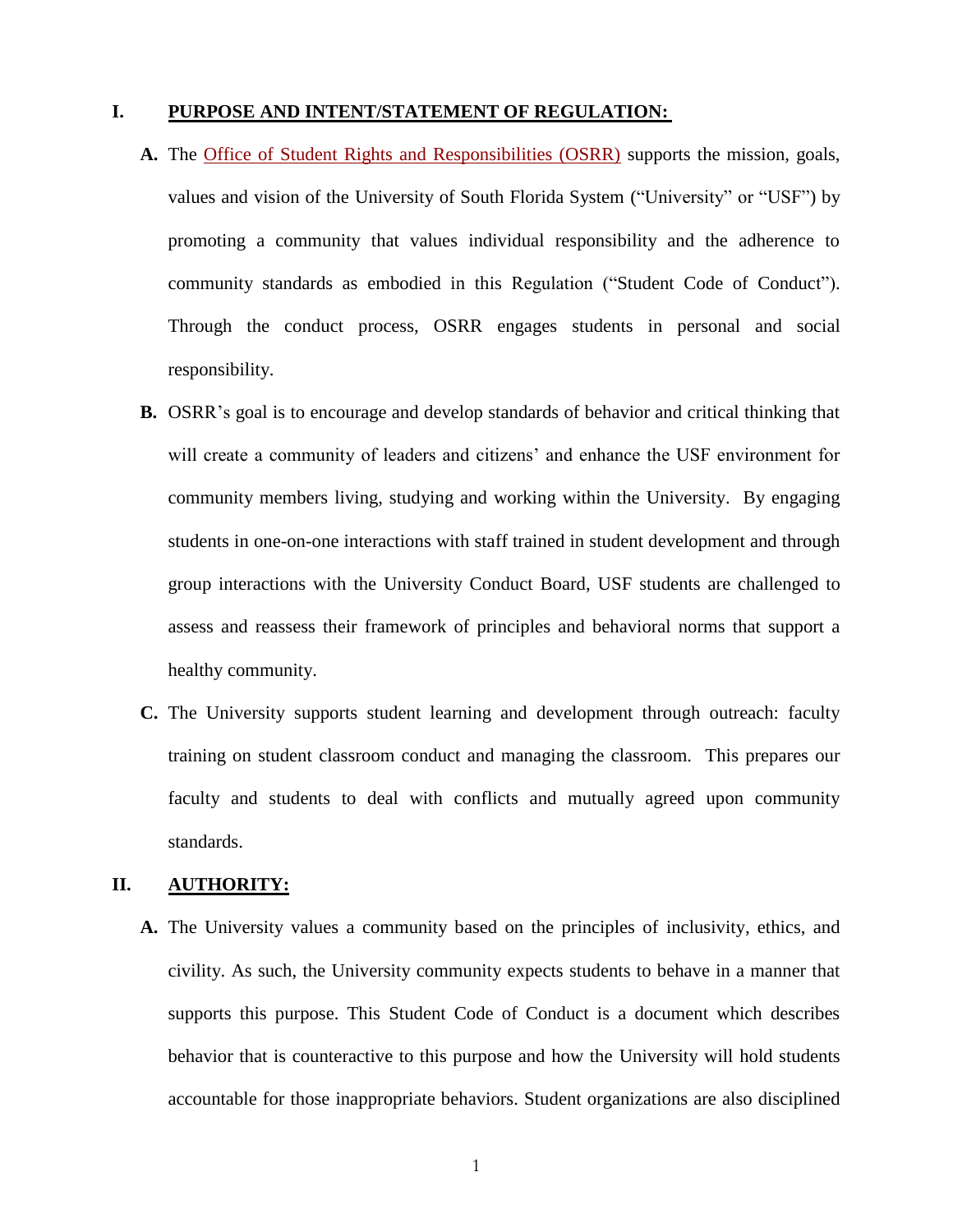under this Student Code of Conduct. Failure of a student or student organization to comply with federal or state laws or University regulations and policies may subject the student or student organization to appropriate civil and criminal authorities. If the student is suspended or expelled, a record of a violation of University regulations and/or policies will be maintained in the student's or student organization's disciplinary file in the OSRR and may be maintained in the Office of the Registrar.

- **B.** University jurisdiction and discipline extends to conduct which occurs on University premises or which adversely affects the University community and/or the pursuit of its mission. Specifically, University officials may initiate disciplinary charges for conduct off campus when the behavior relates to the good name of the University; the integrity of the educational process; or the safety and welfare of the University community, either in its public personality or in respect to individuals within it; or violates state or federal law.
- **C.** Students are responsible for compliance with all public laws as well as University rules, policies and regulations. Students are responsible for their guests' compliance as well.
- **D.** Students are responsible for knowing the information, policies, and procedures outlined in this Student Code of Conduct. The University reserves the right to make changes to the Code as necessary. Students are encouraged to check online at [generalcounsel.usf.edu](file://///forest.usf.edu/files/ogc/Docs/Admin/KSK/REGS/6.0021/generalcounsel.usf.edu) for the most updated versions of all policies and regulations.
- **E.** The University strongly encourages Complainants of sexual harassment to file a complaint and note that for some persons the filing of a complaint may be compulsory. Complaints may be filed with the designated offices detailed in this Student Code of Conduct and/or in [Policy 0-004 Sexual Misconduct/Sexual Harassment \(Including Sexual](http://regulationspolicies.usf.edu/policies-and-procedures/pdfs/policy-0-004.pdf)  [Violence\).](http://regulationspolicies.usf.edu/policies-and-procedures/pdfs/policy-0-004.pdf)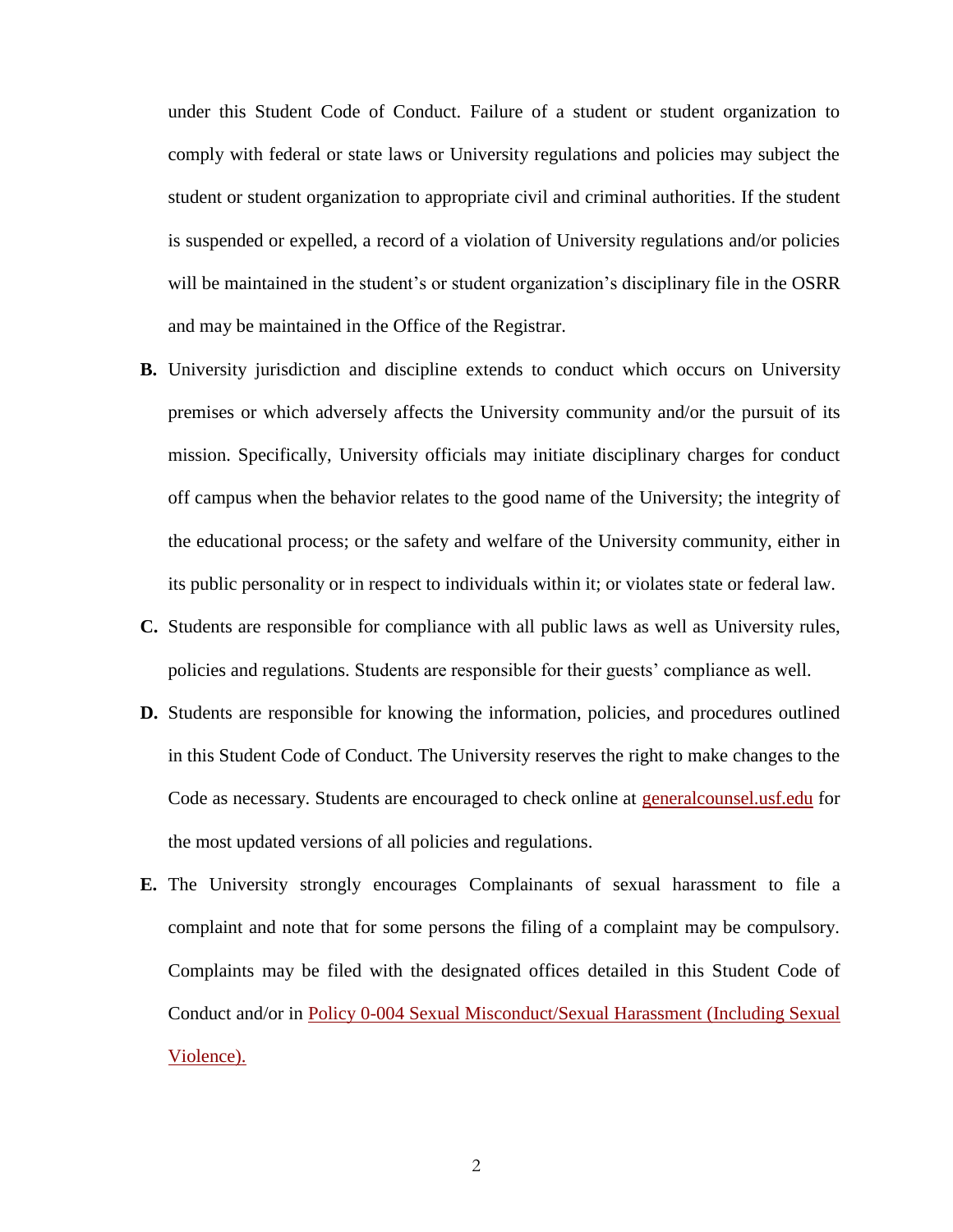- **F.** Any individual may refer a student for an alleged violation of this Student Code of Conduct by filing a written referral with OSRR. OSRR also reserves the right to initiate or follow up any investigative leads where there is reasonable belief of possible violations of this Student Code of Conduct.
- **G.** The conduct process may be initiated against a student charged with conduct that potentially violates both the criminal law and/or the Student Code of Conduct without regard to the pending civil or criminal litigation in court or criminal arrest and prosecution. The conduct process under this Regulation may be carried out prior to, simultaneously with, or following civil or criminal proceedings off campus at the discretion of OSRR. Determinations made or sanction(s) imposed as a result of this Student Code of Conduct process shall not be subject to change because criminal charges arising out of the same facts giving rise to violation(s) of University policies were dismissed, reduced, or resolved in favor of or against the criminal law defendant. Members of the University community, who commit offenses against the laws of municipalities, states, or the United States, are subject to prosecution by those authorities and may be subject to disciplinary action under University rules when their conduct violates institutional standards. Student shall not be forced to present self-incriminating evidence; however, the University is not required to postpone the conduct process pending the outcome of any civil or criminal case.

### **III. DEFINITION OF TERMS:**

**A.** "Administrative Hold" refers to a restrictive hold being placed on a student's record at any point in the conduct process to assure compliance with sanctions or pending the resolution of conduct matters. When terms and conditions of sanctions have been satisfied and/or pending conduct matters have been resolved, the hold may be removed.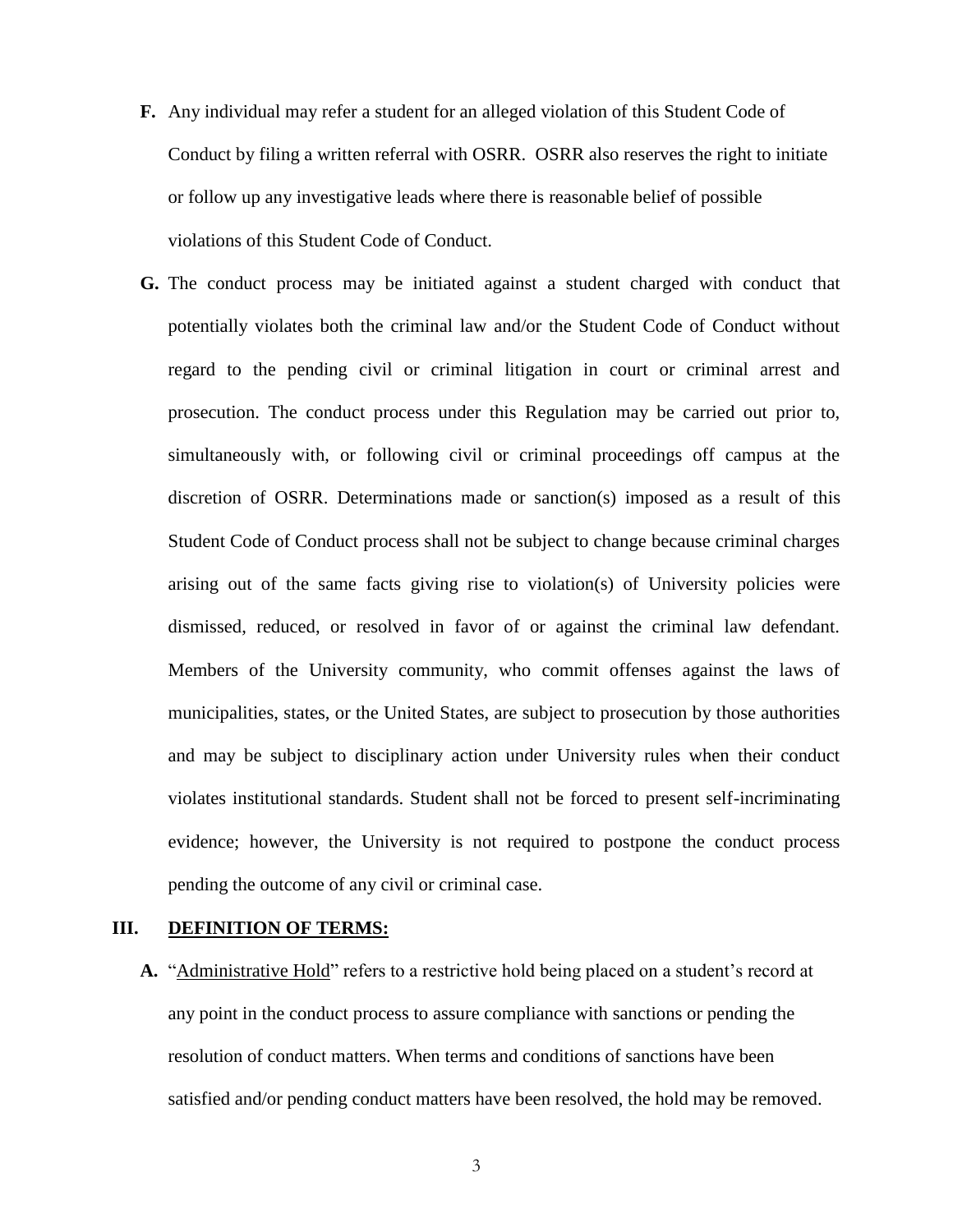- **B.** "Administrative Hearing Officer" is a University faculty or staff member designated by the Director of OSRR or the Dean of Students, or the designated University official, who will hear the case, hearing both the student explanation of events and the information presented by OSRR during the Formal Hearing.
- **C.** "Advisor" refers to any one person chosen by the Referred Student, Charged Student, Complainants, or a witness to assist them throughout the conduct process. While an advisor may assist a student, the Advisor may not speak on the student's behalf or otherwise take an active role in the conduct process.
- **D.** "Alleged Victim" is a term that may be used to reflect a person that alleges any personal harm or injury from an alleged violation of this Student Code of Conduct depending on the specific facts of a case. At times, to avoid duplication or wordiness, the term victim may be used to refer to an alleged victim.
- **E.** "Charged Student" means the student against whom the Initial Review Officer has filed official charges.
- **F.** "Complainant" is a term used in this Regulation to refer to the person who submits a referral alleging that a student or organization violated the Student Code of Conduct. In specific cases, the Complainant may not be the actual victim or the alleged victim. Recognizing that the law provides victims and alleged victims specific rights and nonvictim complainants may not have the same rights or protections, this Code will use "Complainant" as a general term and the Code will be applied to fit the particular circumstances at the discretion of OSRR.
- **G.** "Conduct Process" refers to the entire process outlined in this Student Code of Conduct, including Initial Review, Emergency Provisional Suspension Review, the Formal Hearing, and Appeal process.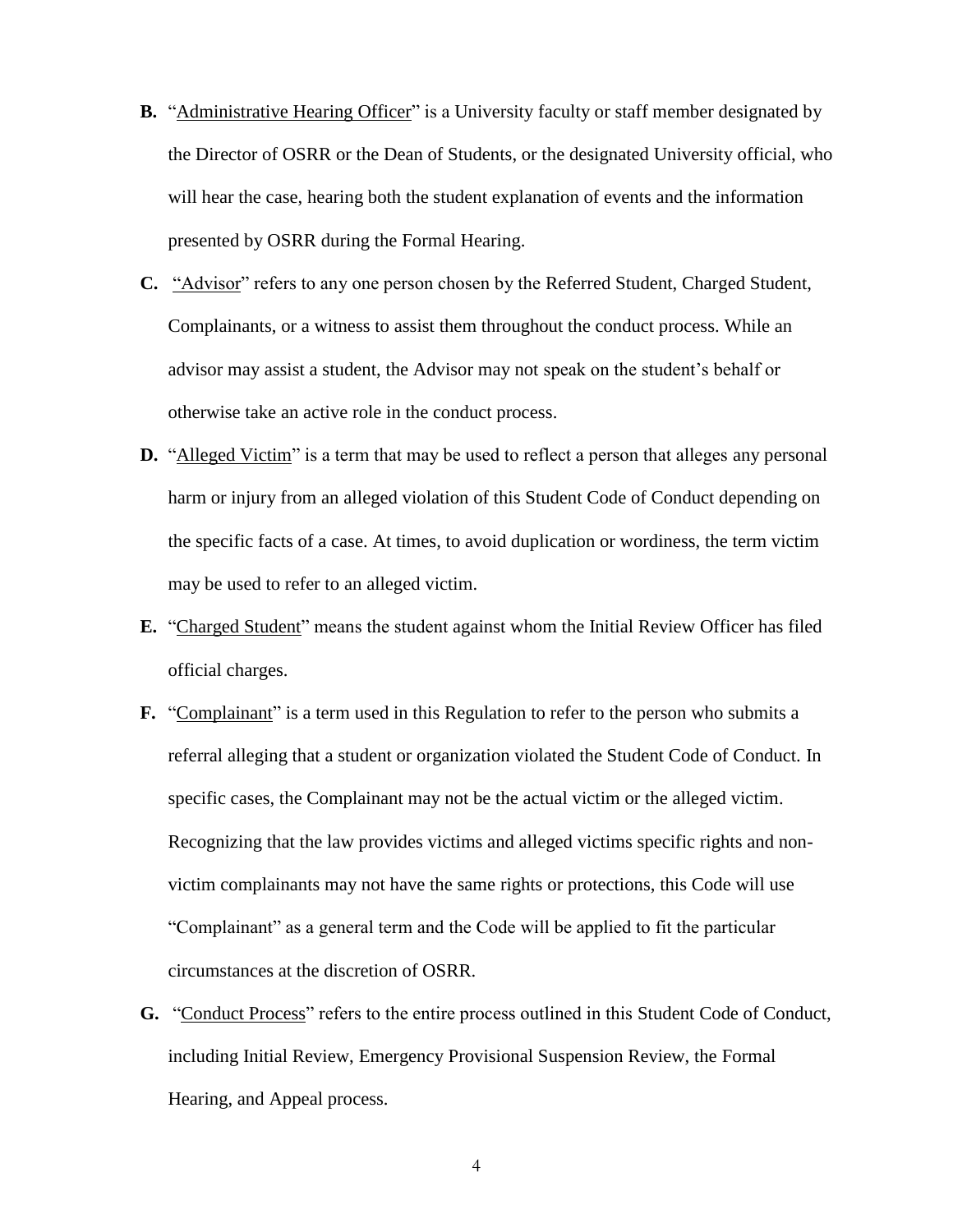- **H.** "Day(s) or Time(s)" in terms of process is defined as the periods of academic session to include the days the University is open for business and delivery of academic services exclusive of holidays, emergency closings or other days where the office or academic delivery of services are closed.
- **I.** "Dean of Students or designee" is the individual who will hear an appeal following a Formal Hearing.
- **J.** "Deferred" is usually used in sanctioning in reference to suspension or cancellation of housing that is suspended or withheld for, or until, a certain time or event (usually at the end of a semester).
- **K.** "Deferred Adjudication" refers to the process when a student is responsible for a violation but the circumstance would allow for an alternative resolution of the situation. The finding is deferred by the Initial Review Officer until the completion of all requirements (sanctions and/or restrictions). In order to receive deferred adjudication, the student must begin by accepting responsibility. At the completion of all requirements the student is adjudicated "not responsible" and the case is listed on a students' record as a dismissal after the completion of deferred adjudication.
- **L.** "Formal Hearing" or "Hearing" is the event elected by the Charged Student which can be conducted before an Administrative Hearing Officer or a University Conduct Board after charges have been filed by the Initial Review Officer.
- **M.** "Final OSRR Decision" is the finding rendered either upon acceptance of responsibility by the Charged Student or as rendered at the conclusion of the Formal Hearing.
- **N.** "Final University Decision" is the finding of the Dean of Students as issued in the Dean's Decision on Appeal Letter.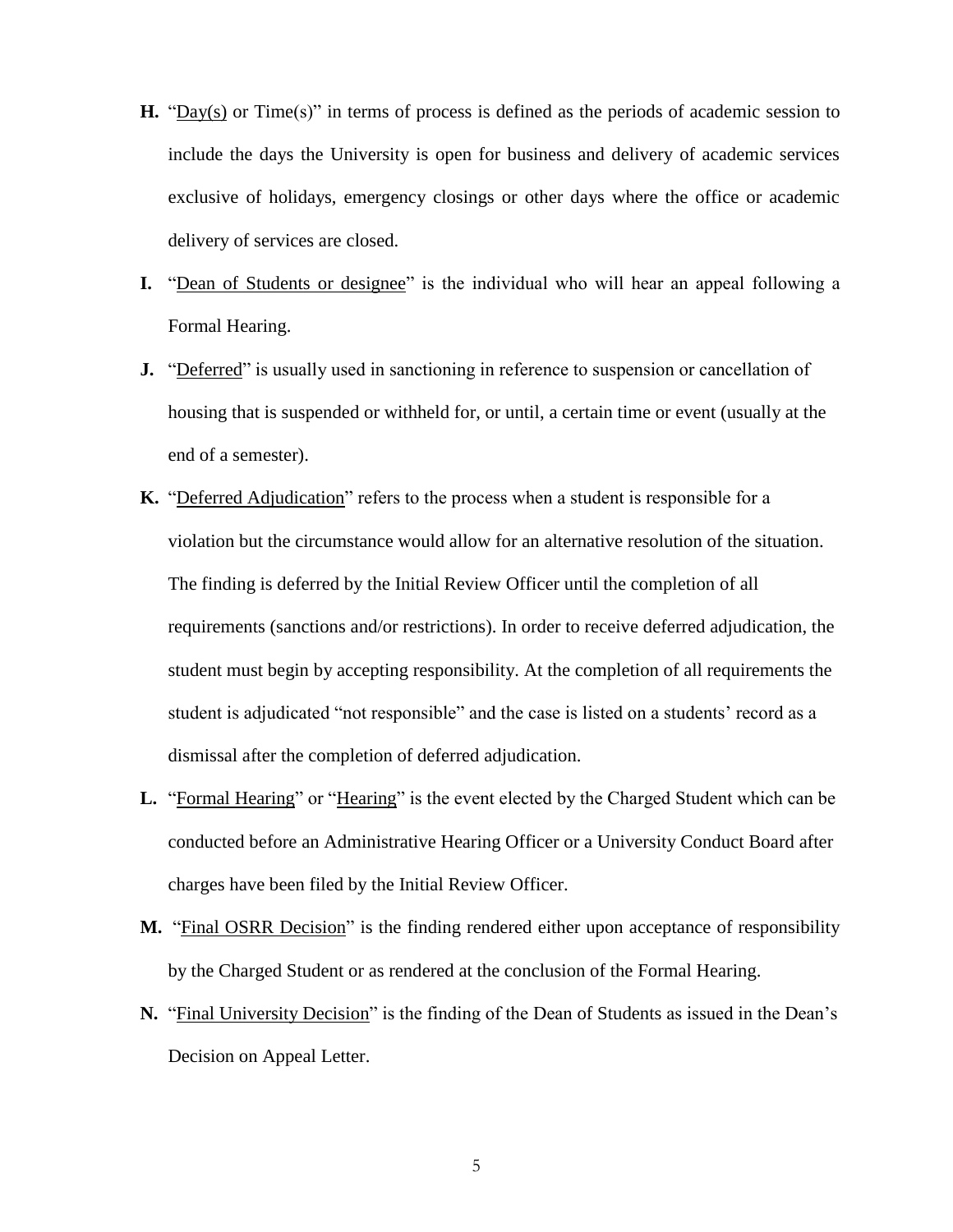- **O.** "Impact Statement" is an oral or written statement provided by the Complainant in cases of violent misconduct or when requested by OSRR that states the impact the incident has had on the Complainant's personal and educational experience at the University since the incident took place. This statement is reviewed during the sanctioning portion of the Formal Hearing if the Charged Student is found responsible for a violation of this Student Code of Conduct.
- **P.** "Informational Conference" is a meeting where the OSRR Title IX Investigator can fully review the conduct process, provide an overview of a Title IX investigation, and discuss all available resolution options with students.
- **Q.** "Initial Review Officer (IRO)" means a University official authorized to meet with students regarding referrals made for possible violations of this Student Code of Conduct. The meeting is known as the "Initial Review Meeting". After the Initial Review Process, the Initial Review Officer provides a Charge Letter which is either that the Referral be dismissed or that the Referral be moved forward with specific charges referencing violation(s) of this Student Code of Conduct and educational sanctions.
- **R.** "May" is used in the permissive sense.
- **S.** "Member of the University community" includes any person who is a student, faculty member, University official, or any other person with an ongoing relationship or involved with or employed by the University.
- **T.** "Notice" is the written communication either by correspondence or email that provides information to a student. Notice is conclusively presumed to be final when such communication is sent to the student by official University email, and/or mailed to the address appearing on either the student's current local address or permanent address on record with the University at the discretion of OSRR.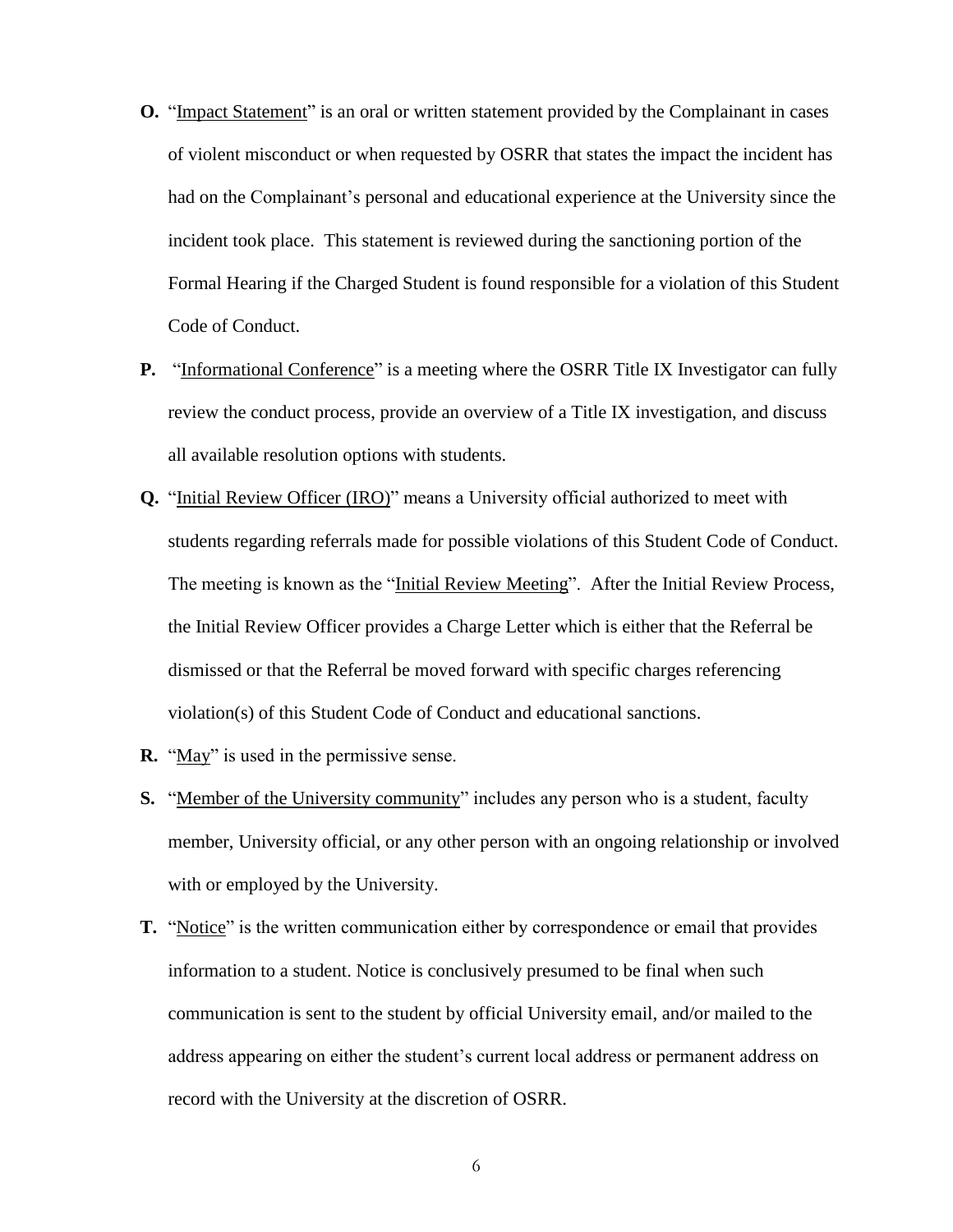- **U.** "Offense" means the action that represents a violation of this Student Code of Conduct.
- **V.** "Office of Student Rights and Responsibilities [\(OSRR\)](http://www.sa.usf.edu/srr/page.asp?id=69)" or designee is the person(s)/area designated by the USF System President to be responsible for the administration of this Student Code of Conduct. Refer to Section (IV)(I) for offices listed.
- **W.** "OSRR Notices" (Initial Review Letter, Charge Letter, Hearing Decision Letter, and Dean's Decision on Appeal Letter):
	- **1.** "Initial Review Letter" refers to notice from OSRR to a Referred Student, which states that a Referral has been made and informs the student of an opportunity for a meeting. If the student chooses not to attend, the Initial Review Officer reserves the right to have an In Absentia Review, at which point a Charge Letter will be sent to the student.
	- **2.** "Provisional Suspension Letter" refers to a letter sent to a Referred Student explaining that a Referral has been received and the circumstances explained in the Referral are severe enough to cause concern for the safety and well-being for the USF campus and community. This letter states that the Referred Student is immediately suspended from the University (the right to be on campus and attend in person or virtual classes) and/or from participating in official University functions, programs, intercollegiate competitions, and other student activities pending an emergency Formal Hearing. This Formal Hearing is held to determine if the Referred Student can return to campus and class while the conduct process continues.
	- **3.** "Charge Letter" refers to notice issued by the Initial Review Officer, stating that a referral has been dismissed or moved forward in the conduct process. In the case where the referral has been moved forward, the Letter will include the notice of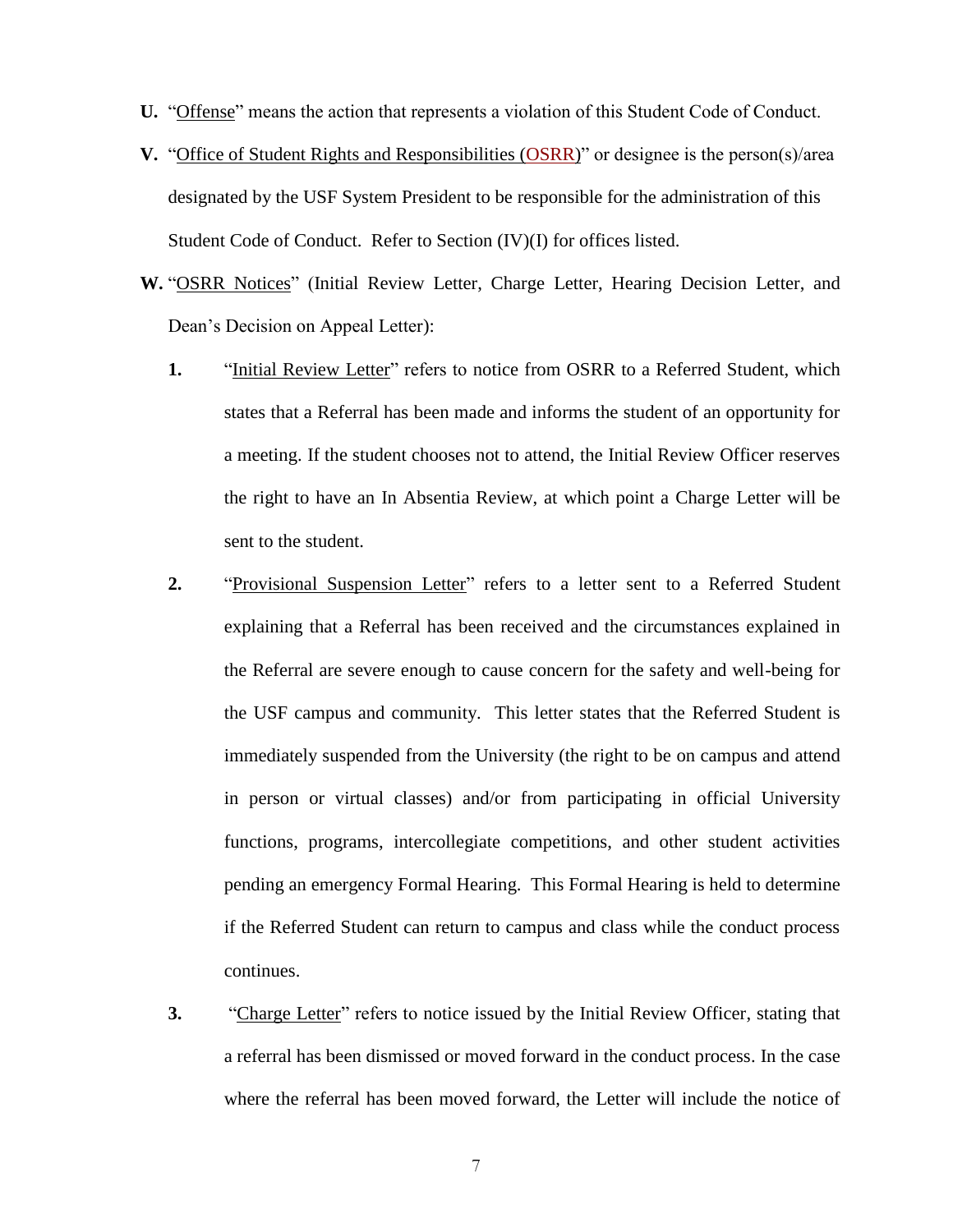the charges and recommended sanctions that may be accepted by the Charged Student or reviewed in a Formal Hearing, which may result in a not responsible finding or a responsible finding, which could result in greater or lesser sanctions.

- **4.** "Hearing Decision Letter" refers to the notice from the OSRR to a Charged Student stating the Formal Hearing outcomes and sanctions.
- **5.** "Dean's Decision on Appeal Letter" refers to the notice from the Dean of Students, or designee, at the conclusion of the appeal process. The Dean's Decision is considered the Final University Decision.
- **X.** "Policy" means the written and published policies or regulations of the University as found in, but not limited to, this Student Code of Conduct, the residence halls, the library, parking, regulations governing the use of technology and information systems, those regarding the Student Identification Card, and Graduate/Undergraduate Catalogs concerning students and student organizations. Other policies include those related to building and classroom use, to dining services, to campus recreation, and to any regulation of the Board of Trustees.
- **Y.** "Referral" means the written documentation provided to OSRR alleging that a violation of this Student Code of Conduct may have occurred.
- **Z.** "Referred Student" is the person who has been named in the Referral provided to OSRR to have allegedly violated this Student Code of Conduct.
- **AA.** "Student" for the purposes of this Student Code of Conduct, includes all persons, registered student organizations, or a person who has an active application for admission, housing, or any other service provided by the University, which requires student status. The term "student" includes all persons taking University courses, either full-time or part-time, pursuing undergraduate, graduate, non-degree seeking, or professional studies.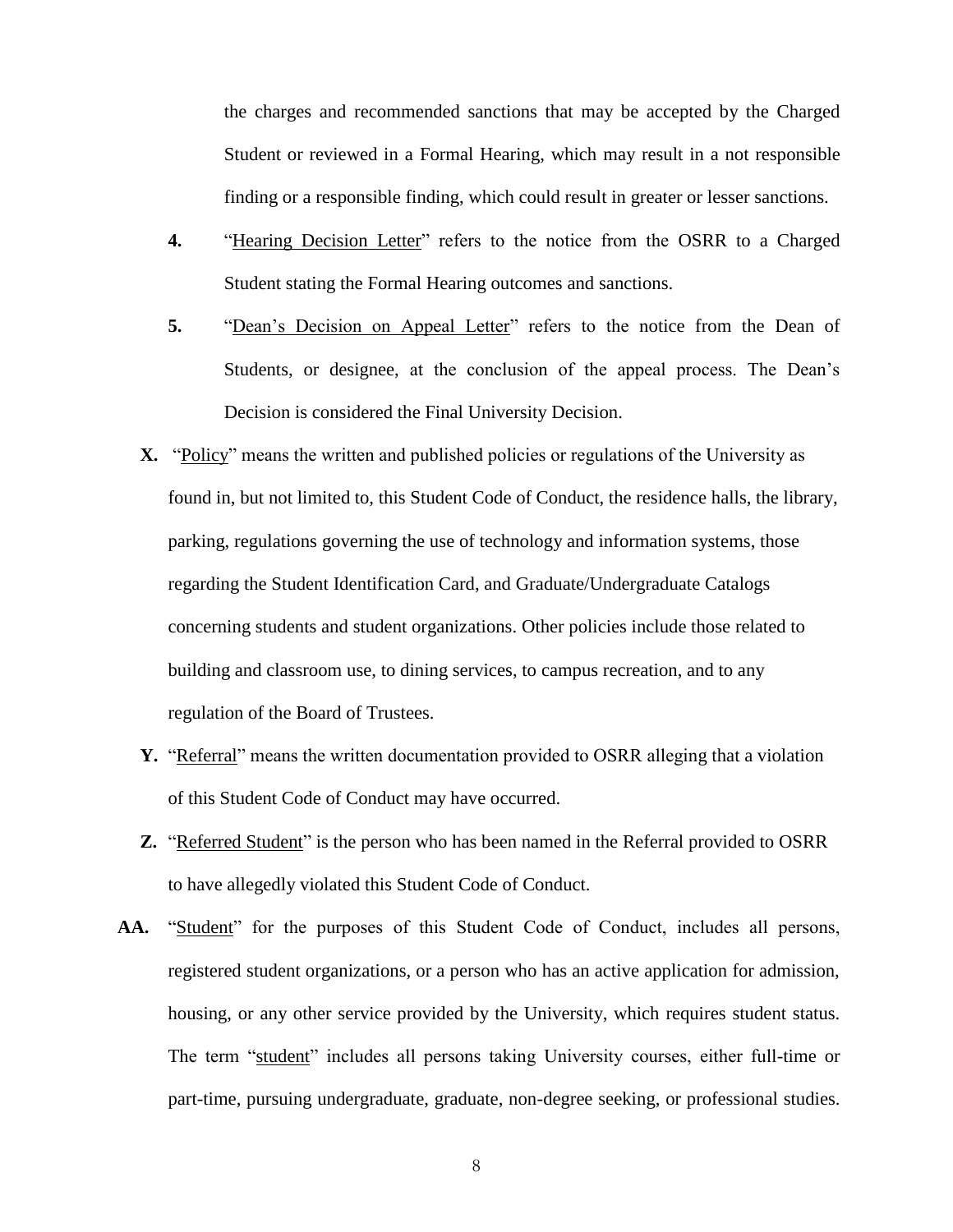Persons who withdraw after allegedly violating this Student Code of Conduct, or who are not officially enrolled for a particular term but who have a continuing relationship with the University, or who have been notified of their acceptance for admission are considered students.

- **BB.** "Student organization" means any group of students who have complied with the requirements for registration and are officially recognized by the University as a registered organization. These include, but are not limited to, political groups, fraternities and sororities, student sports clubs (recognized by Campus Recreation), and all other registered student organizations of the University.
- **CC.** "University" means the University of South Florida System, including any member institution affiliated with the USF System.
- **DD.** "University Conduct Board" is a panel of faculty, staff, and students who have been trained to hear conduct cases and make decisions related to reported violations of this Student Code of Conduct. Students will make up at least one-half of the membership of any University Conduct Board Formal Hearing panel. The panel will adjudicate the conduct case, hearing both the student explanation of events and the information presented by OSRR.
- **EE.** "University official," for the purposes of this Student Code of Conduct, means any representative of a USF System direct service organization, USF System board, committee, office, or member of the USF System faculty, administration, or staff. According to this Student Code of Conduct, this definition includes student staff acting in accordance with their assigned duties.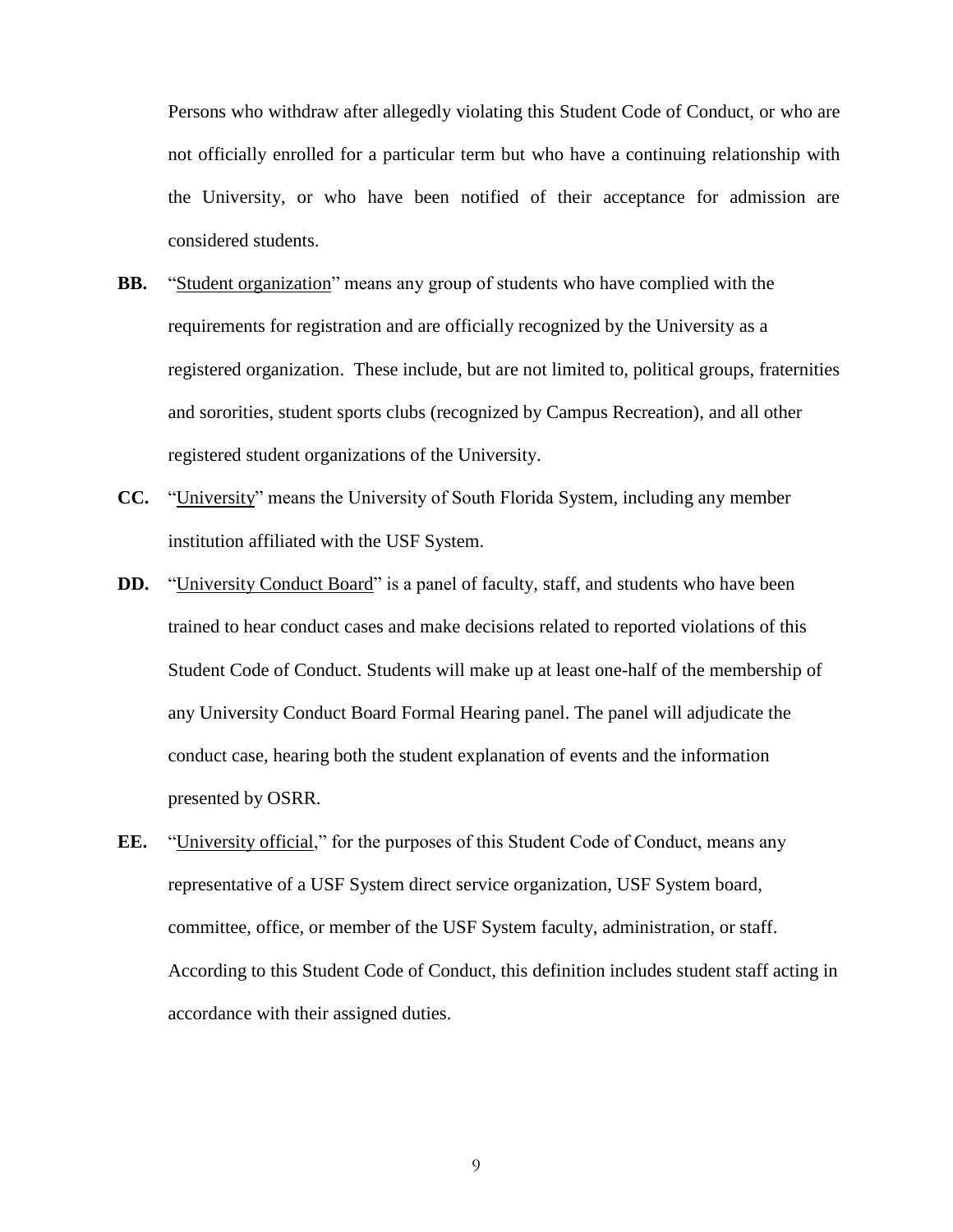- **FF.** "University premises" includes all land, buildings, facilities, and other property in the possession of or owned, used, or controlled by the University (including adjacent streets and sidewalks).
- **GG.** "Victim" is a term that may refer to either (1) the person who alleges any personal harm or injury from a Referred Student who committed an alleged violation of this Student Code of Conduct or (2) a person that alleges suffering personal harm or injury from an alleged violation of this Student Code of Conduct depending on the facts of a case, and alternately known as an alleged victim.
- **HH.** "Will" is used in the imperative sense.
- **II.** "Witness" is used to define an individual who is in the proximity of an incident and viewed the actions of said incident or who has relevant information about a given incident or actions related to a specific incident.

# **IV. PROCESS STEPS:**

- **A. Rules of Conduct:** Each student is expected to abide by these Rules of Conduct. These Rules of Conduct should be read broadly and are not designed to define prohibited conduct in exhaustive terms. Further, some of the below Rules of Conduct are a part of a larger University regulation or policy. When applicable, the University regulation or policy is the overarching document when referring to these Rules of Conduct. The commission, aiding, abetting, attempting, or inciting of any of the following actions constitutes an offense for which a student or a student organization may be subject to the student conduct process.
	- **(4.01) Theft**  The unauthorized taking, misappropriation or possession of any real, personal, or intellectual property or services provided, owned or maintained by the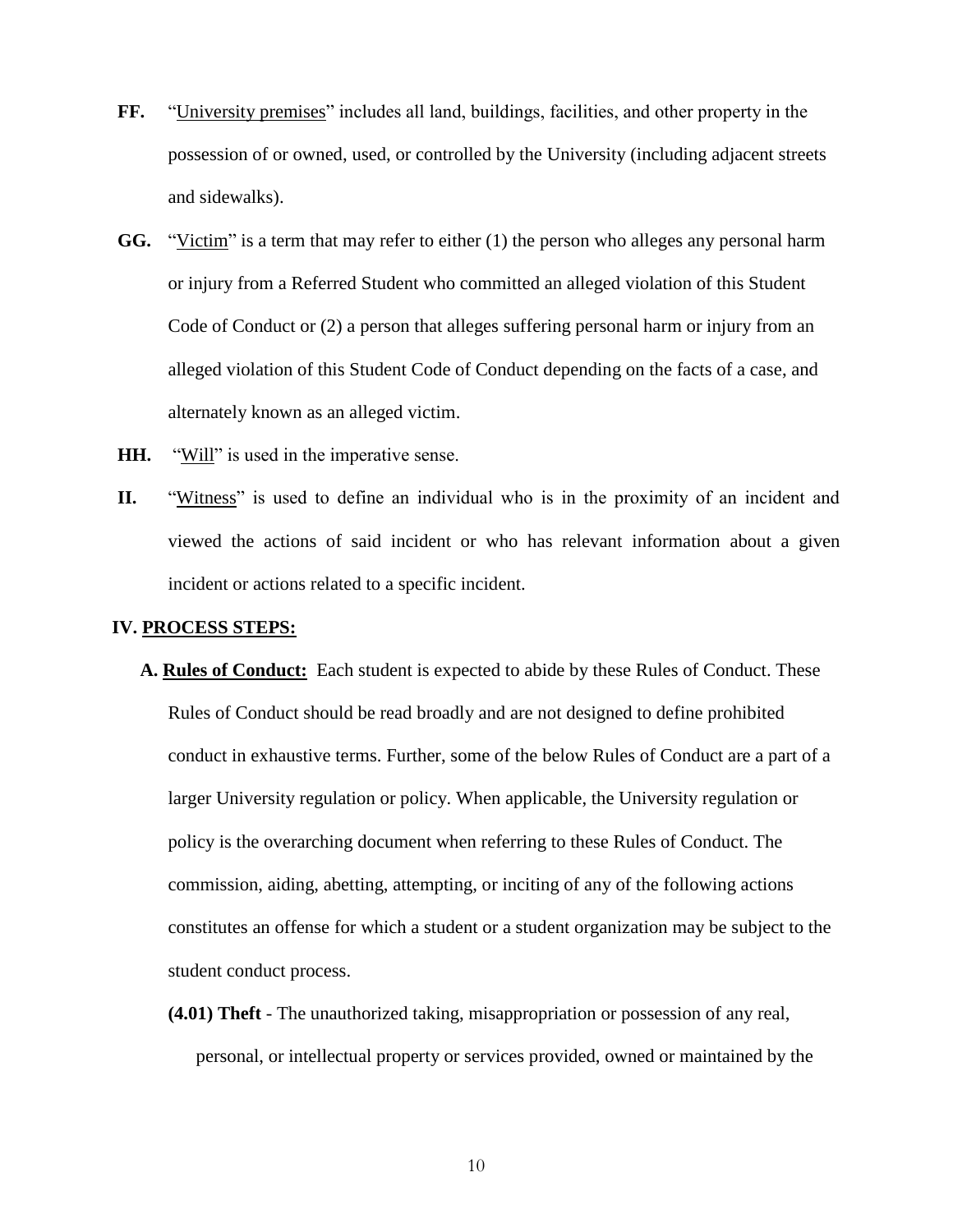University or by any person. "Services" includes, but is not limited to, unauthorized copying of software and acts considered to be in violation of copyright laws.

- **(4.02) Misuse of Property -** Destruction, damage, misuse, or defacing of, or unauthorized entry into or otherwise accessing University buildings or property, private property, and/or personal property.
- **(4.03) Misuse of Materials**  Unauthorized accessing, removing, duplicating, photographing, and/or forging, counterfeiting, altering or misusing of any University material (including University intellectual property), file document or record, computer records, software, data files and similar entities owned or maintained by any member of the University faculty, administration, staff, or student body.
- **(4.04) Weapons, Firearms, or Explosive Devices**  The illegal possession, storage, use or sale of any weapon (lethal or non-lethal), firearm, or any incendiary, explosive or destructive device. Refer to [Policy 6-009 Weapons on USF System Property.](http://regulationspolicies.usf.edu/policies-and-procedures/pdfs/policy-6-009.pdf)
- **(4.05) Harassment**  Conduct which creates an unsafe, intimidating or hazardous situation that interferes with the ability of a University student or employee to study, work, or carry out University functions. Refer to [Policy 0-007 Diversity and Equal](http://regulationspolicies.usf.edu/policies-and-procedures/pdfs/policy-0-007.pdf)  [Opportunity: Discrimination and Harassment.](http://regulationspolicies.usf.edu/policies-and-procedures/pdfs/policy-0-007.pdf)
- **(4.06) Stalking**  To follow another person or repeatedly interact with a person so as to harass that person, or a course of conduct directed at a specific person that would cause a reasonable person to fear for her, his or others safety or to suffer substantial emotional stress.
- **(4.07) Hazing**  Hazing means any action or situation that recklessly or intentionally endangers the mental or physical health or safety of a student for the purpose of initiation to, admission into, or affiliation with, an organization. Any University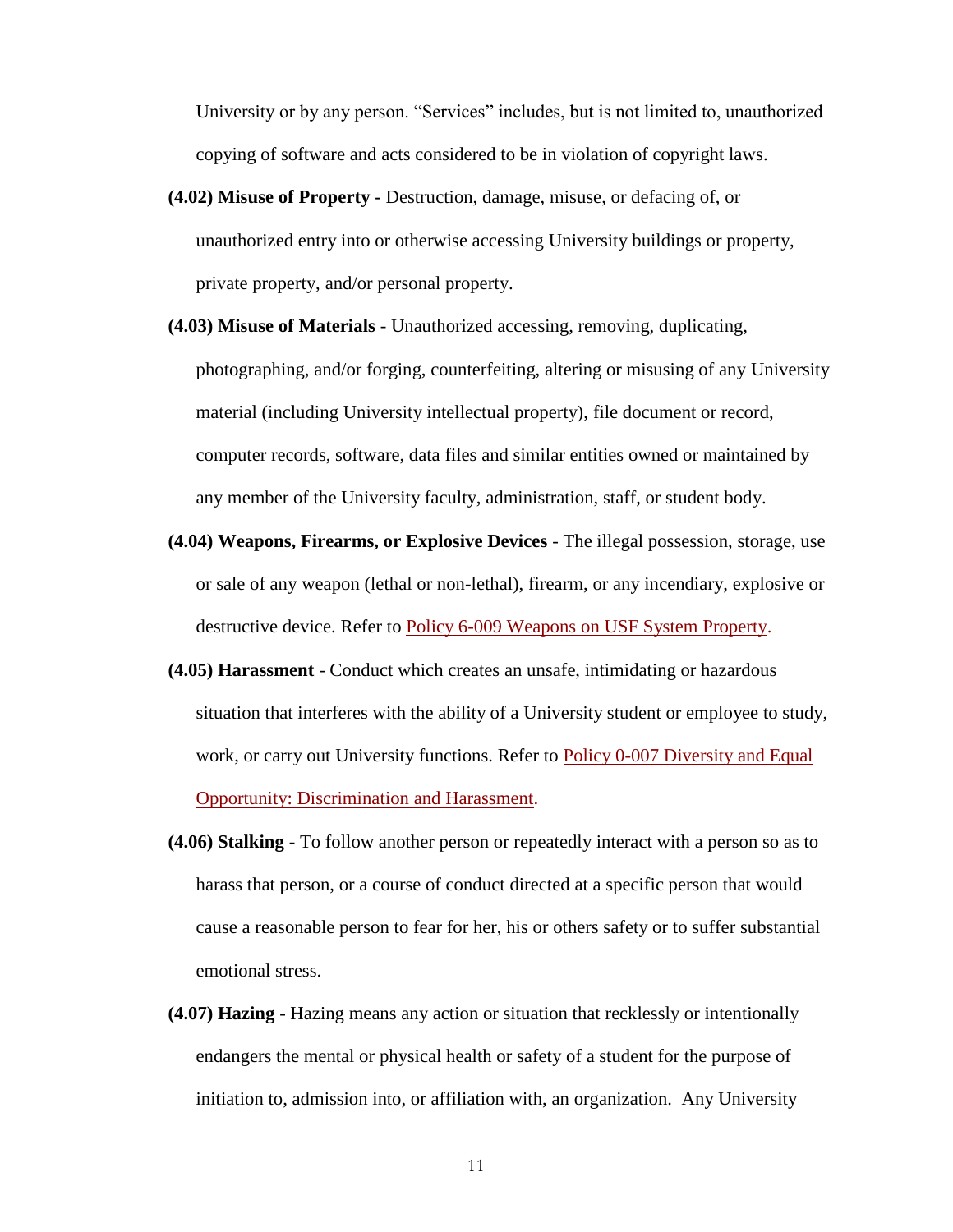community member who has knowledge of or has reason to believe that hazing has taken place is required to report. Refer to [USF6.0023 Prohibition of Hazing.](http://regulationspolicies.usf.edu/regulations/pdfs/regulation-usf6.0023.pdf)

- **(4.08) Disorderly Conduct**  Breach of peace, such as causing a disturbance or being unruly.
- **(4.09) Disruptive Conduct**  Actions that impair, interfere with or obstruct the orderly conduct, processes and/or functions of the University. Disruptive conduct shall include, but not be limited to, the following:
	- **1.** Interference with freedom of movement or with the right to address an audience of any member or guest of the University;
	- **2.** Impeding or interference with the rights of others to enter, use or leave any University facility, service or scheduled activity, or carry out their normal functions or duties;
	- **3.** Interference with academic freedom and freedom of speech of any member or guest at the University;
	- **4.** Actions that disrupt, endanger, or disturb the normal functions of the University or the safety of a person or persons. This includes interfering with an investigation, in any way, of OSRR.
- **(4.10) False Alarm**  Issuing a bomb threat or other warning of impending disaster without cause. Intentional misuse, disabling, or tampering with any fire alarm or fire safety equipment.
- **(4.11) Threats of Violence**  An intentional threat by word or act to do violence to a person or persons.
- **(4.12) Injurious Behavior**  When one person actually and intentionally touches or strikes a person or persons against their will, or intentionally causes bodily harm.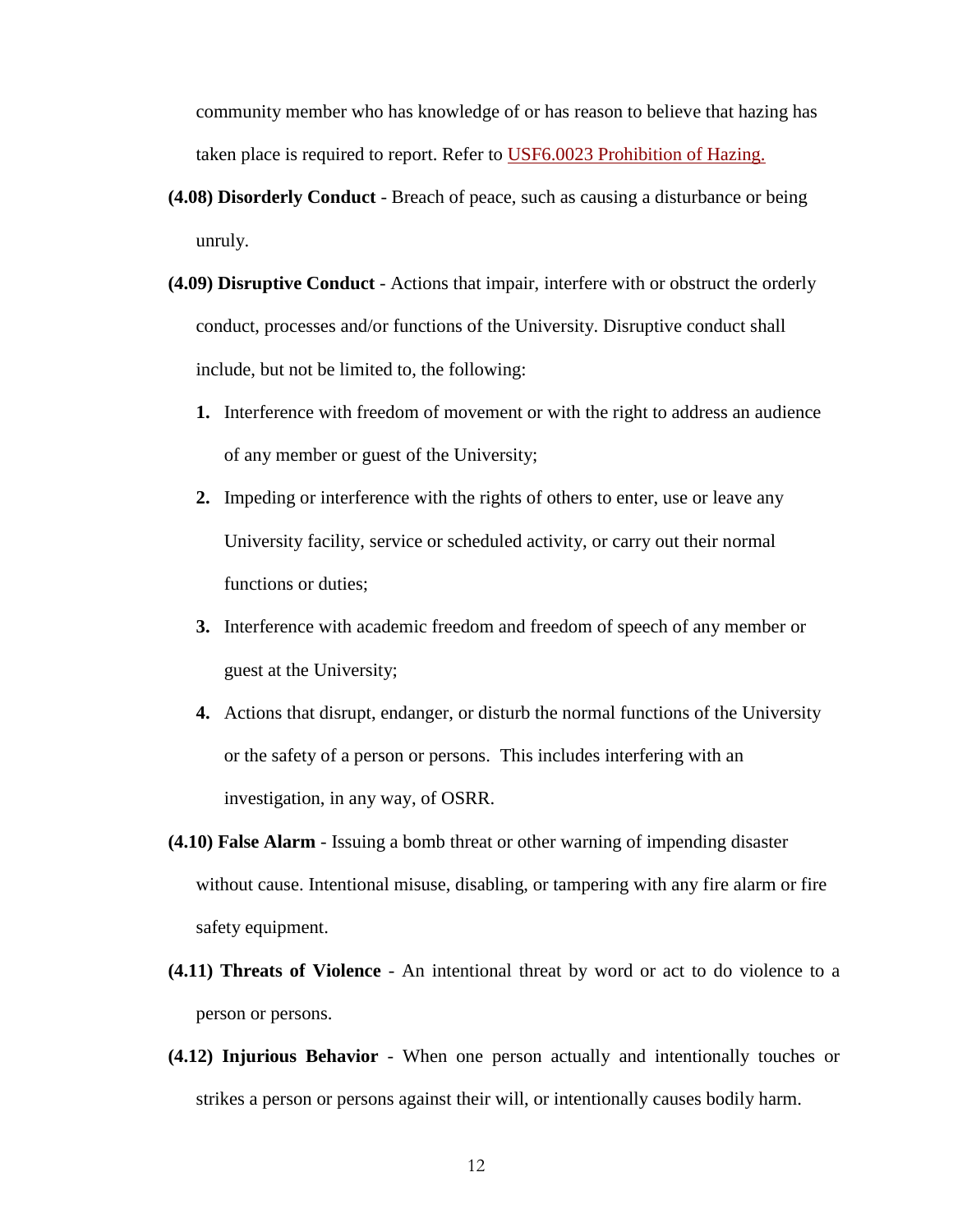- **(4.13) Reckless Injurious Behavior**  Conduct that may be unintentional, but is with conscious disregard for its consequences to person(s) or property and results in actual or potential damage, injury, or harm to a person(s).
- **(4.14) Sexual Harassment –** unwelcome conduct directed at a person based on the person's gender or sexual orientation that is so sufficiently severe, persistent, or pervasive that it unreasonably interferes with, denies, or limits someone's ability to participate in or benefit from the college's educational program and/or activities, and is based on power differentials (quid pro quo), the creation of a hostile environment or retaliation, which includes unwelcome sexual advances, requests for sexual favors, and other verbal, nonverbal, or physical conduct of a sexual nature. The prohibited conduct may include actions which meet the definition provided by criminal statutes such as battery or assault. Refer to [Policy 0-004 Sexual Misconduct/Sexual](http://regulationspolicies.usf.edu/policies-and-procedures/pdfs/policy-0-004.pdf)  [Harassment \(Including Sexual Violence\).](http://regulationspolicies.usf.edu/policies-and-procedures/pdfs/policy-0-004.pdf)

Sexual harassment includes, but is not limited to:

**(4.14)(a) Sexual Exploitation -** occurs when a student takes non-consensual or abusive sexual advantage of another for the student's own advantage or benefit, or to benefit or advantage anyone other than the one being exploited, and that behavior does not otherwise constitute one of other sexual misconduct offenses. Examples of sexual exploitation include, but are not limited to:

- **i.** invasion of sexual privacy;
- **ii.** prostituting another student;
- **iii.** non-consensual video or audio-recording of sexual activity;
- **iv.** going beyond the boundaries of consent (such as letting your friends hide in the closet to watch you having consensual sex);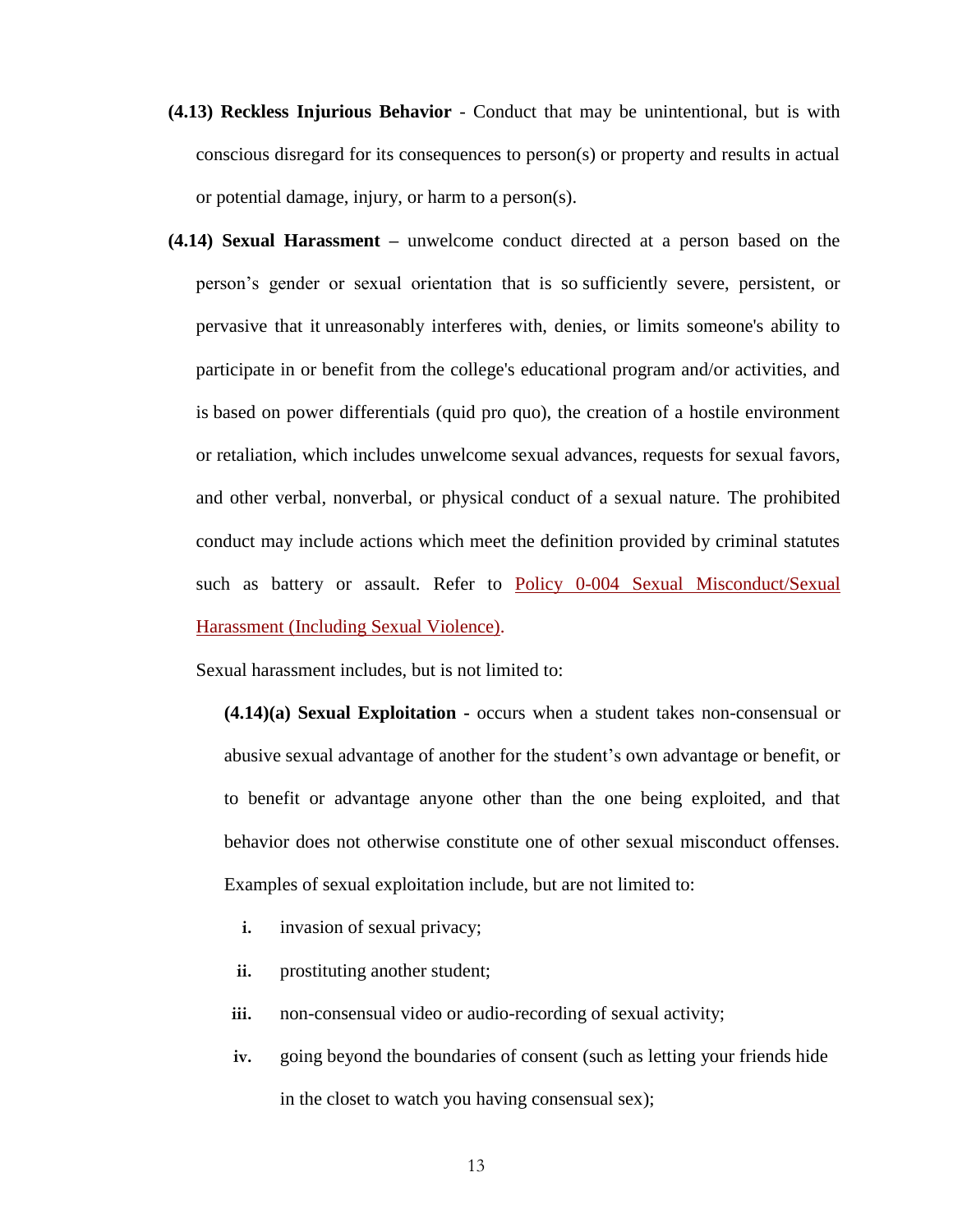- **v.** engaging in voyeurism;
- **vi.** knowingly transmitting an STI or HIV to another student;
- **vii.** exposing one's genitals in non-consensual circumstances;
- **viii.** inducing another to expose their genitals;
- **ix.** sexually-based stalking and/or bullying may also be forms of sexual exploitation.

**(4.14)(b) Non-Consensual Sexual Intercourse** - Any sexual intercourse however slight, with any object, by any individual upon another individual that is without consent and/or by force. Intercourse includes vaginal penetration by a penis, object, tongue or finger, anal penetration by a penis, object, tongue, or finger, and oral copulation (mouth to genital contact or genital to mouth contact), no matter how slight the penetration or contact.

**(4.14)(c) Non-Consensual Sexual Contact** - Any intentional sexual touching, however slight, with any object, by an individual upon another individual, that is without consent and/or by force. Sexual Contact includes intentional contact with the breasts, buttocks, groin, or genitals, or touching another with any of these body parts, or making another touch you or themselves with or on any of these body parts; any intentional bodily contact in a sexual manner, though not involving contact with/of/by breasts, buttocks, groin, genitals, mouth, or other orifice.

**(4.14)(d) Unwanted or Unwelcome Sexually Oriented Attention** - unwanted or unwelcome sexually-oriented remarks or behaviors, that are so sufficiently severe, persistent, or pervasive, on the part of a person who knows or ought reasonably to know that such remarks or behavior unreasonably interferes with, denies, or limits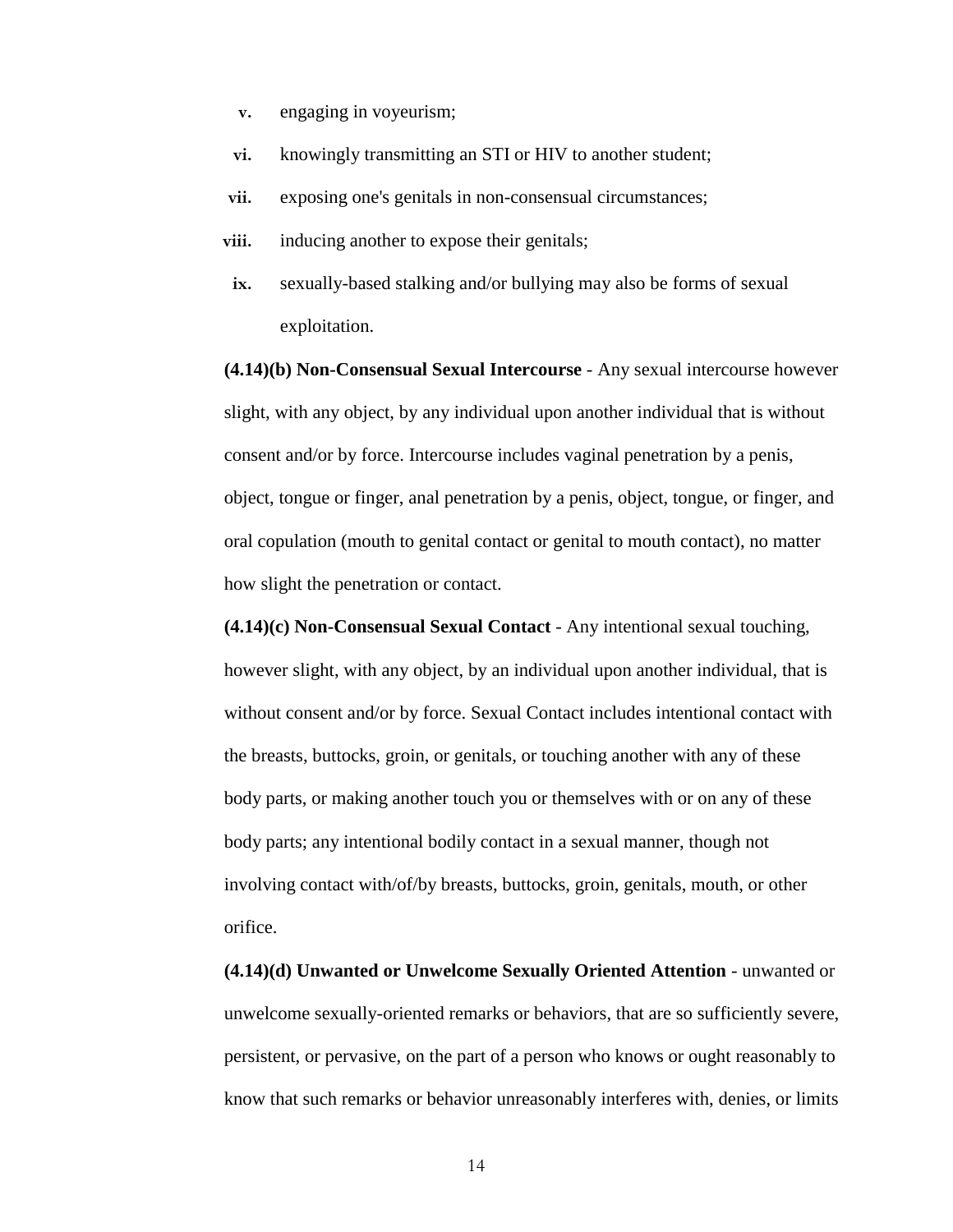someone's ability to participate in or benefit from the college's educational program and/or activities.

**(4.15) Misuse or Possession of Illegal Drugs** - Failure to abide by [Policy 0-610 Drug-](http://regulationspolicies.usf.edu/policies-and-procedures/pdfs/policy-0-610.pdf)[Free Workplace.](http://regulationspolicies.usf.edu/policies-and-procedures/pdfs/policy-0-610.pdf) Possession, use, sale, or attempt to obtain any illegal drug. The term "drugs" includes, but is not limited to, any narcotic drug, central nervous system stimulant, hallucinogenic drug, barbiturate, or any other substance treated as such and defined by the law. Further, the unauthorized possession or use of a regulated or controlled substance, including prescription drugs and paraphernalia used for drugs is a violation. Attending class, an organizational meeting or other University event that is specific for an educational purpose while under the influence of drugs, as noted in this Section, is a violation.

**(4.16) Gambling** - Conducting or organizing any form of games of chance.

- **(4.17) Misuse of Alcohol**  Failure to abide by [Policy 30-023 Alcohol Policy](http://regulationspolicies.usf.edu/policies-and-procedures/pdfs/policy-30-023.pdf) and all University protocols and policies and state and federal law regarding alcohol. Specific Student Code of Conduct standards include, but are not limited to:
	- 1. The sale of, or intent to sell, alcohol without a proper license.
	- 2. Providing alcohol to any person who is not of legal age to possess or consume alcohol.
	- 3. Possession or consumption of alcohol by persons not of legal age.
	- 4. The operation of a motor vehicle by a person under the age of 21 while having a blood alcohol level of .02 or higher.
	- 5. The operation of a motor vehicle, by an individual of any age, under the influence of alcohol.
	- 6. The consumption of alcohol on streets, according to local ordinance.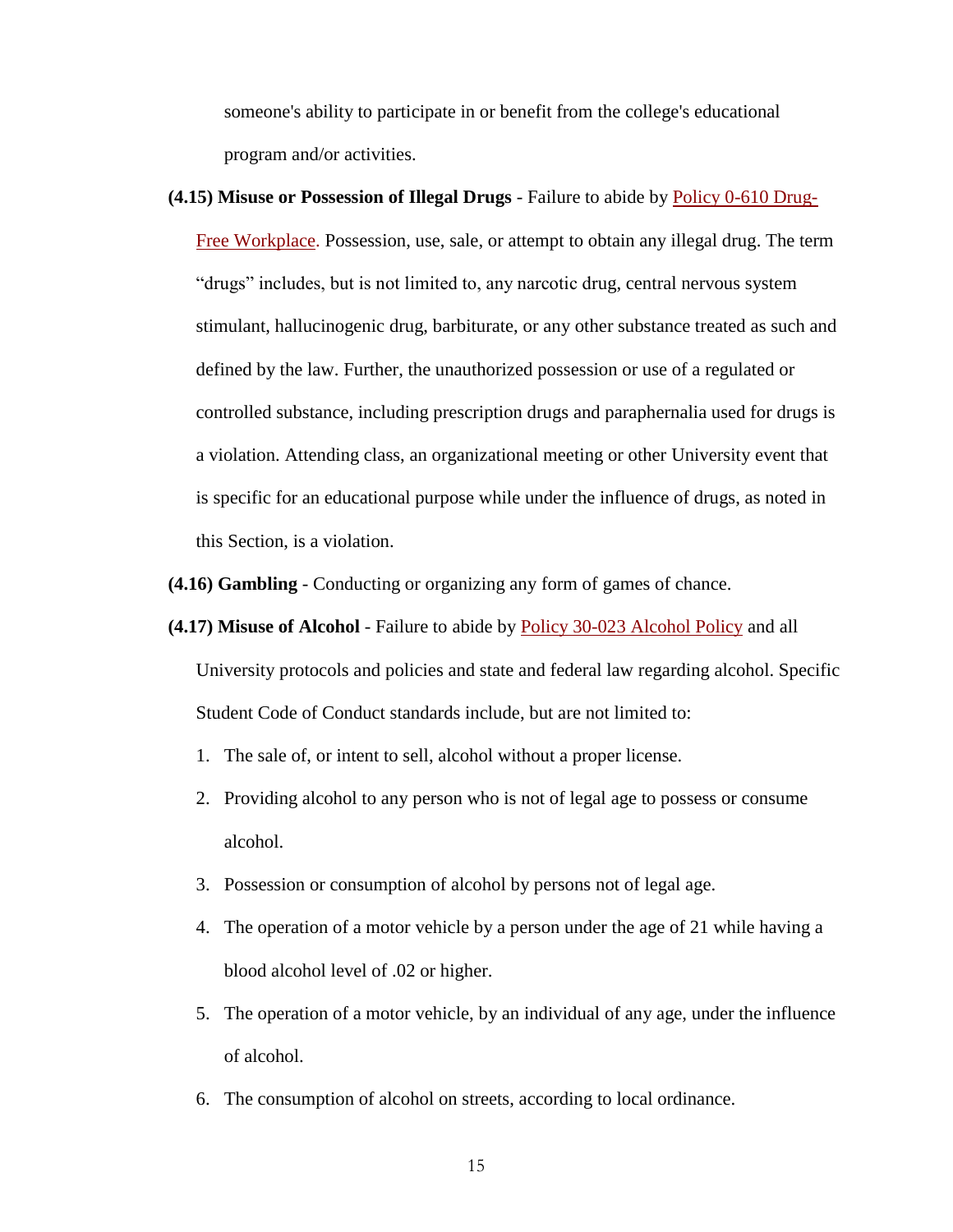- 7. Public intoxication.
- 8. Conducting an open house party which can include, but is not limited to, an event at which minors may possess or consume alcohol.
- 9. Attending class, an organizational meeting or other University event that is specific for an educational gain while under the influence of alcohol is a violation.
- **(4.18) False Information**  Knowingly making a material false oral or written statement to any University official. This includes forgery, unauthorized alteration or misuse of any document, record, or instrument of identification. Also includes withholding material information from the university, misrepresenting the truth before a hearing or proceeding of the University, and making false statements to any university official.
- **(4.19) Bribery**  Offering or accepting a bribe or inducement that would impinge upon or compromise the integrity of academic work product, student performance, or the unbiased and professional duty of faculty and staff or student of the University.
- **(4.20) Failure to Respond to Instructions**  Failure to comply with authorized official requests (oral or in writing) from or in agreement with University officials acting in accordance with their assigned duties.
- **(4.21) Violation of University Policy and/or Local Ordinance, State, or Federal Law (as determined by the University)** - Failure to adhere or abide by policies including, but not limited to, local ordinance, state law or federal law. Adjudication by an outside entity is not a prerequisite to a determination of responsibility by the University.
- **(4.22) Violation of Probation**  Failure to abide by the conditions of probation which resulted from previous behavior that was deemed unacceptable at the University level.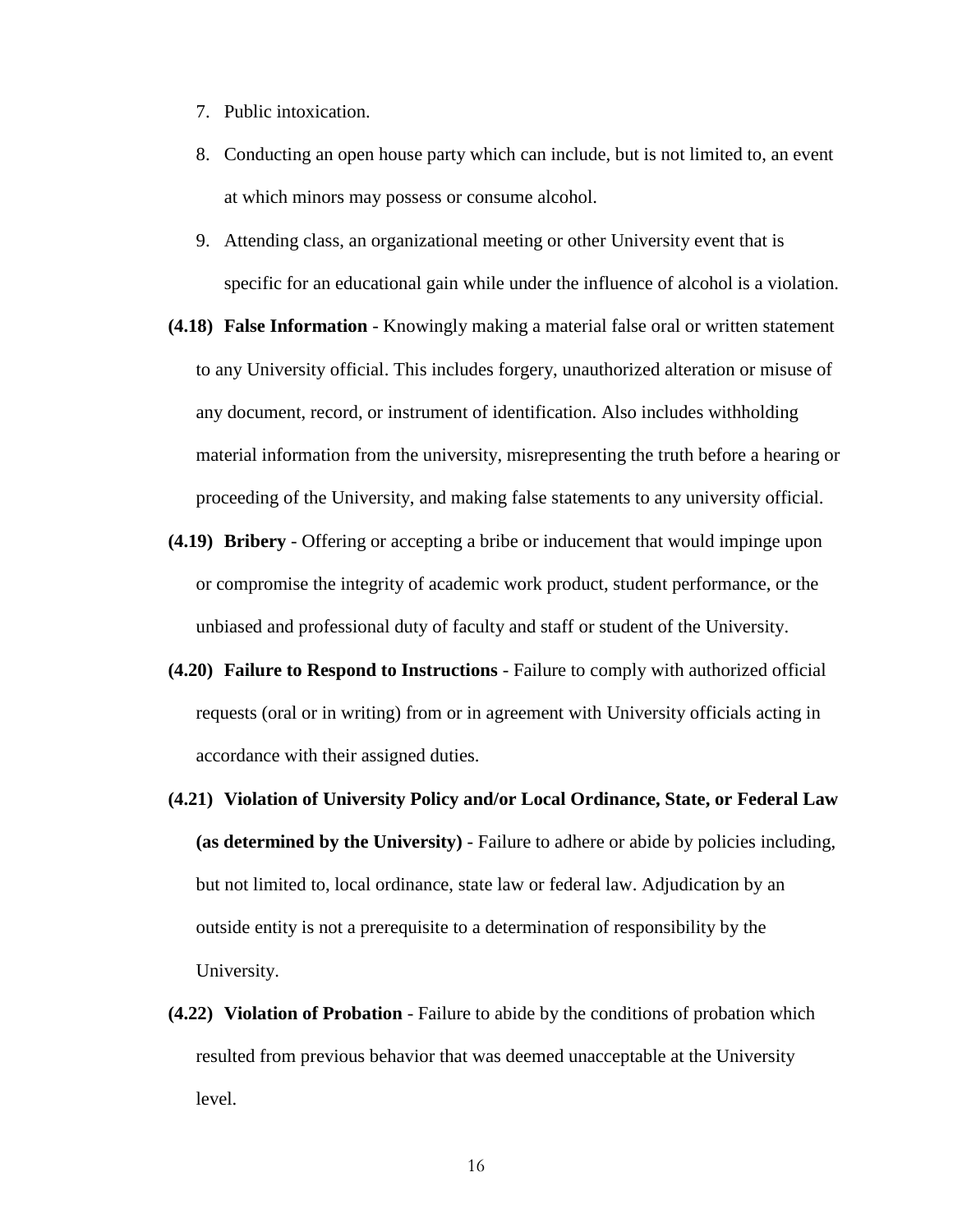- **(4.23) Complicity** assisting or attempting to assist another person in any act of violating the student code of conduct.
- **(4. 24) Specific Acts of Violence –** An act which falls into any one of Sections listed below as  $4.24(a)$  and  $4.24(b)$ :

**(4.24)(a) Domestic Violence** – Conduct that includes asserted violent misdemeanor and felony offenses committed by the Complainant's current or former spouse, current or former cohabitant, person similarly situated under domestic or family violence law, or anyone else protected under domestic or family violence law.

**(4.24)(b) Dating Violence** – Conduct that includes violence by a person who has been in a romantic or intimate relationship with the Complainant. Whether there was such relationship will be gauged by its length, type, and frequency of interaction.

**(4.25) Retaliation** – Violence, threats or adverse action taken by a student against any individual who, in good faith, has made any allegation of sexual harassment or who has testified, assisted, or participated in any way in any investigation, review, or Formal Hearing conducted under this Student Code of Conduct or any federal or state law.

# **B. Stages of Conduct Process:**

**1. Receipt of Referral**: OSRR receives a Referral that is filed within a reasonable time following the discovery of the alleged violation and no later than six (6) months after the discovery, except in extraordinary cases. A Referral may be initiated by a student, faculty member, University Police personnel, staff member, office personnel, or interested party to the University. The Director of OSRR or designee may request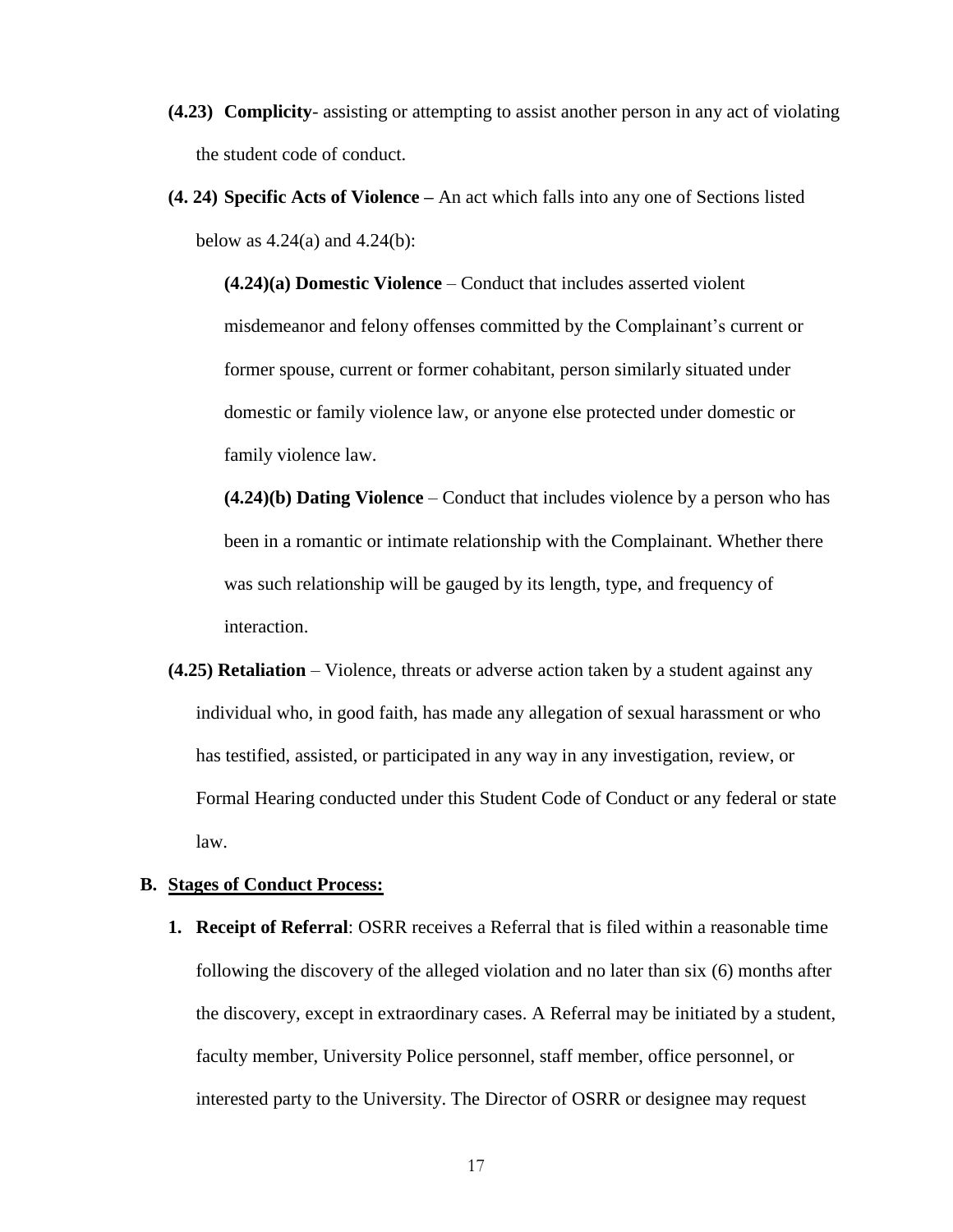information concerning prior misconduct of the Referred Student from the University Police and other appropriate persons or offices. OSRR will then send the Referred Student notice of the Referral through either (1) an Initial Review Letter informing the Referred Student of the Initial Review Process, or (2) a Provisional Suspension Letter informing the Referred Student of the Provisional Suspension Process. This notice will be sent to the Referred Student's University email account on file with the Office of the Registrar. For student organizations, this notice will be sent to the University email account of the presiding officer of the organization (President).

#### **2. Initial Review Process:**

**a.** If the University does not impose a Provisional Suspension, OSRR will notify the Referred Student that a Referral has been made by sending the Referred Student an Initial Review Letter. The Initial Review Letter will inform the Referred Student of an alleged incident that took place and will either request the Referred Student schedule a meeting or will inform the Referred Student that a meeting has already been scheduled. The Initial Review Letter will also include notice to the Referred Student of any interim temporary restriction or sanctions if appropriate. If the Referred Student(s) appear(s) for the Initial Review Meeting, an Initial Review as to the appropriate charges will be made by the Initial Review Officer. If the Referred Student(s) fails to appear for the Initial Review Meeting (or any step in this process), the Initial Review Officer will conduct an In Absentia Review (a review without the Referred Student present) and make a determination as to the appropriate charges to be filed and send the Charge Letter. The Initial Review Officer will conclude the Initial Review Process within six (6) weeks of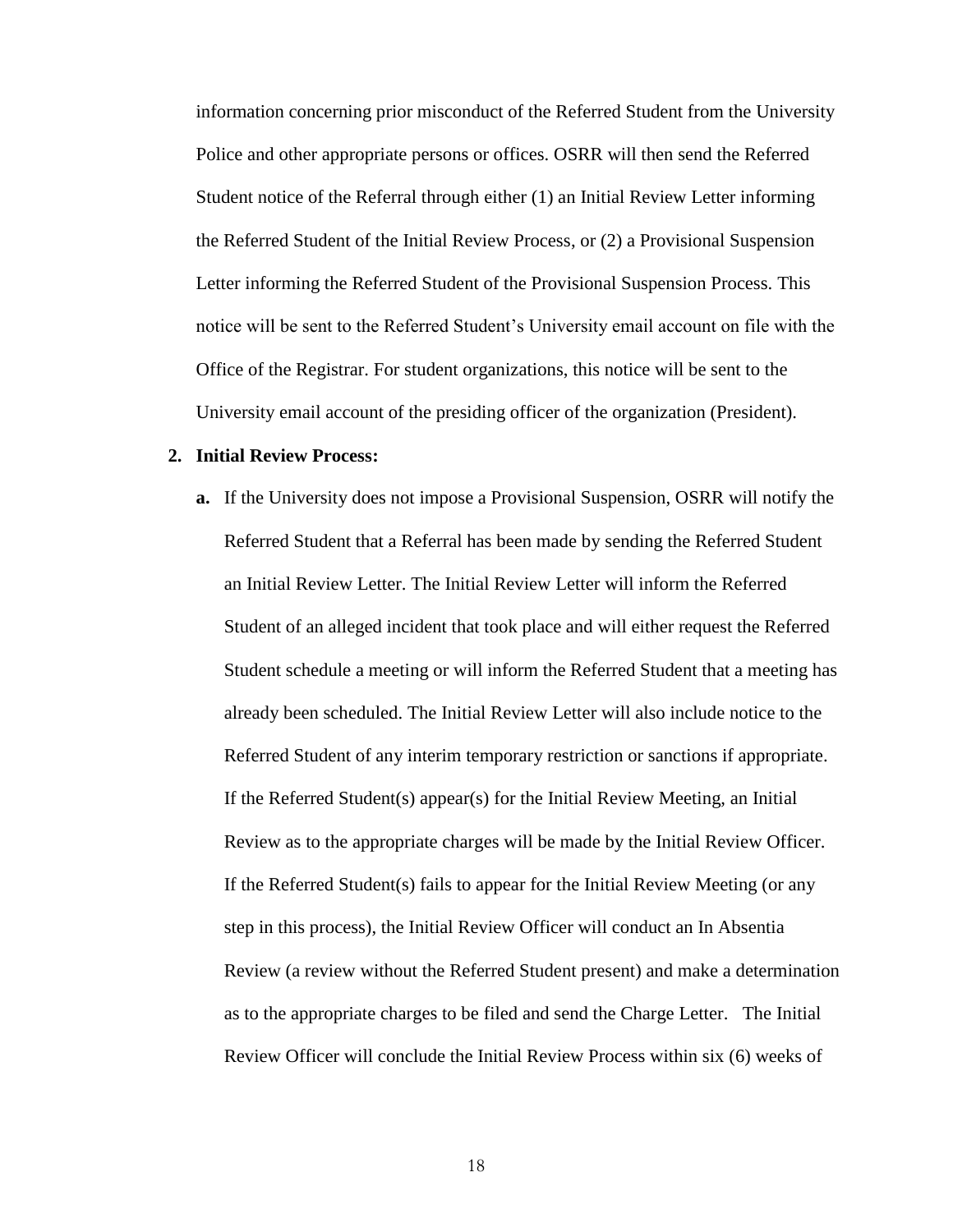Receipt of Referral, unless an extension is necessary as determined and documented by the Initial Review Officer.

#### **3. Conclusion of Initial Review Process:**

**a.** At the conclusion of the Initial Review Meeting/In Absentia Review, the Initial Review Officer will issue a Charge Letter, which will indicate (1) the Referral has been dismissed or (2) the Referral is moved forward with the recommended charges and sanctions. At this point, if the Referral is not dismissed, the Referred Student (for purposes of this Student Code of Conduct) now becomes the Charged Student. The Charge Letter will indicate the choices available to the Charged Student, which are to accept responsibility or to request a Formal Hearing.

### **4. Formal Hearing:**

**a. Forums** - The Charged Student may elect a Formal Hearing to review the recommended charges found in the Charge Letter, understanding that the Formal Hearing may result in charges being upheld or dismissed and sanctions that are more severe or less severe than the sanctions provided by the Initial Review Officer. The University provides two (2) choices of forum for the Formal Hearing: (a) a Formal Hearing before an Administrative Hearing Officer, which includes a specific waiver of a Formal Hearing before a University Conduct Board or (b) a Formal Hearing before a University Conduct Board, which would then include a specific waiver of a Formal Hearing before an Administrative Hearing Officer. This choice must be made and submitted in writing within five (5) days of the date of the Charge Letter. In the event the Charged Student fails to notify the IRO of the election of either 1) accepting responsibility (form to be provided by OSRR) and agreeing to the terms and sanctions imposed by the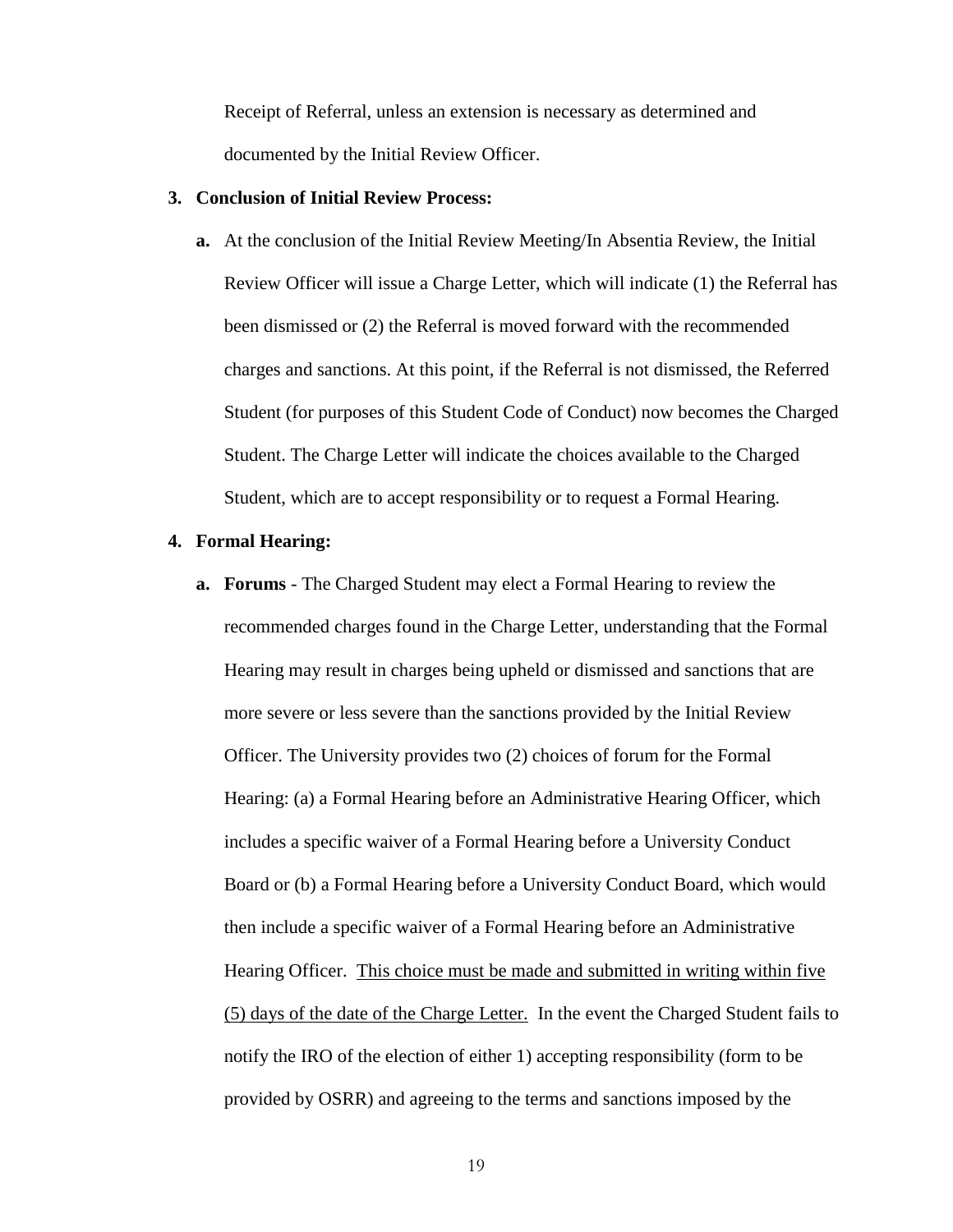Charge Letter or 2) selecting a choice of forum for the Formal Hearing, the recommended charges and sanctions in the Charge Letter will become a Final OSRR Decision. At the discretion of the OSRR, any Formal Hearing may be postponed pending the gathering of additional evidence or the outcome of a related proceeding. In cases of sexual harassment or at the discretion of the University, the University reserves the right to designate that the Formal Hearing be conducted by an Administrative Hearing Officer. The two choices of forum for the Formal Hearing are as follows:

- **1) Administrative Hearing Officer Formal Hearing** If the Charged Student elects a Formal Hearing before an Administrative Hearing Officer, OSRR will assign an Administrative Hearing Officer to conduct the Formal Hearing. The Charged Student (and the Complainant in cases of sexual harassment and specific acts of violence as defined in Section 4.24 of this Student Code of Conduct) shall be notified of the person appointed to be the Administrative Hearing Officer.
- **2) University Conduct Board Formal Hearing** If the Charged Student elects a Formal Hearing before a University Conduct Board, OSRR will assign a panel where students will make up at least one-half of the membership, except in cases of sexual harassment (See Section (IV)(E)). The Board members will be selected from a bank of faculty/staff and students. Any Board member assigned to hear the case, but who is not present for the presentation of information at the Formal Hearing may not further participate. However, the Charged Student has the right to choose to proceed or to request that the Formal Hearing be rescheduled if the University Conduct Board present does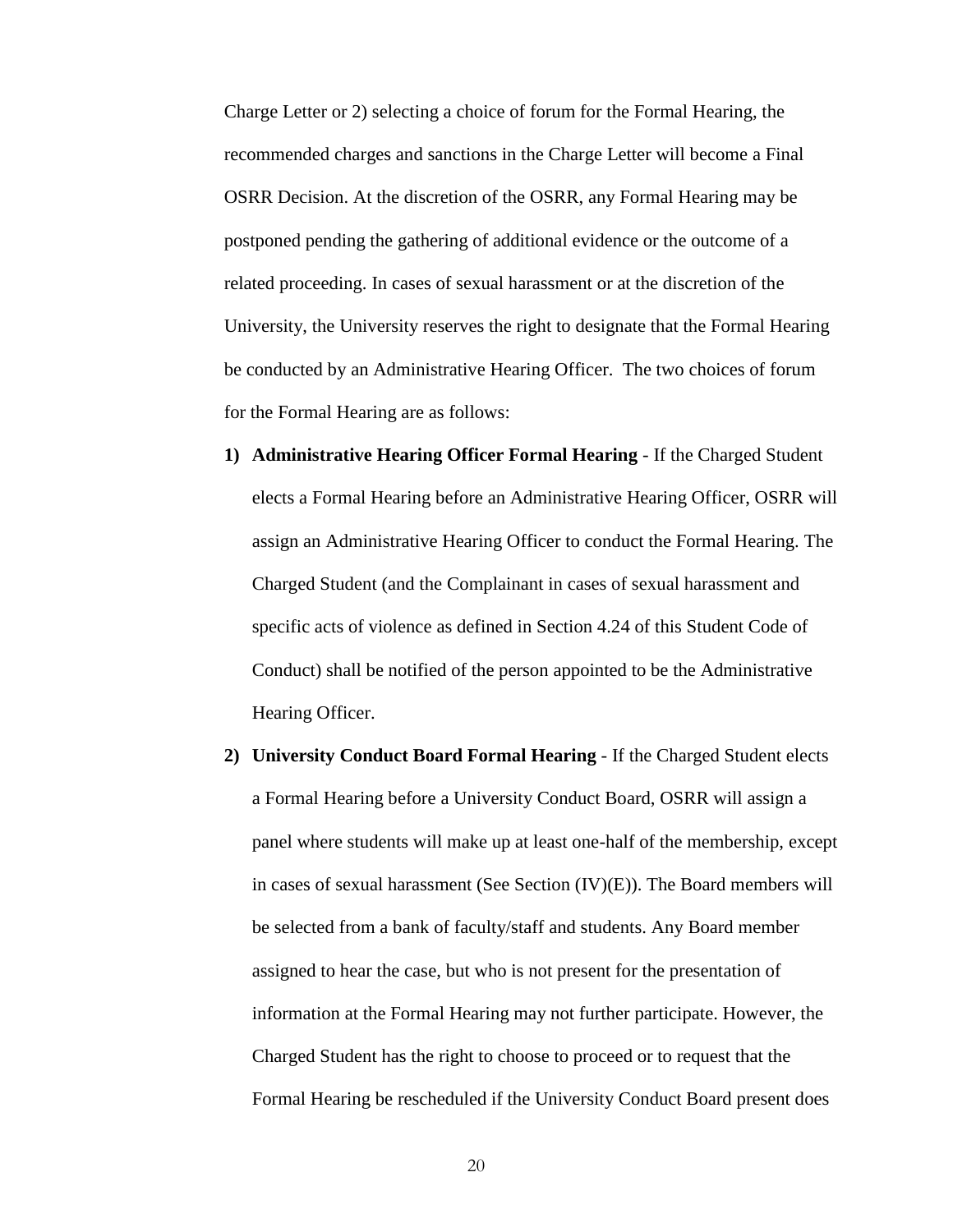not have at least one-half of the membership made up of students. After the Formal Hearing, the Board will reach its decision in executive session. A simple majority of the quorum is required for decision.

- **b. Guidelines** When the OSRR receives a timely request (within five (5) days from the date of the Charge Letter) for a Formal Hearing, the Formal Hearing will be scheduled to take place within six (6) weeks from the date of the Charge Letter, except in circumstances which may be identified by the OSRR, which may include holidays or University scheduling conflicts. The OSRR will provide the Charged Student with guidelines and information including the rights of the Charged Student to contact OSRR and schedule a time to review the documents in the file that may be used in the Formal Hearing no less than three (3) days before the Formal Hearing, except in cases of a Provisional Suspension Review or if waived by the Charged Student. The Administrative Hearing Officer and/or University Conduct Board will have five (5) days to reach an outcome. The outcomes of the Formal Hearing held by the Administrative Hearing Officer or the University Conduct Board are recommendations to the Director of OSRR or designee. The Director of OSRR or designee will render a Final OSRR Decision within five (5) days of the receipt of the recommendations. Any differences between the recommendation and the Final OSRR Decision, and the reasons, will be presented to the Charged Student in writing.
- **5. Appeal Process:** The Charged Student, or the Complainant in specific cases as provided in this Student Code of Conduct, may appeal in writing the Final OSRR Decision within five (5) days of the date of the letter describing the decision, except in cases where the Charged Student has accepted responsibility or the Charged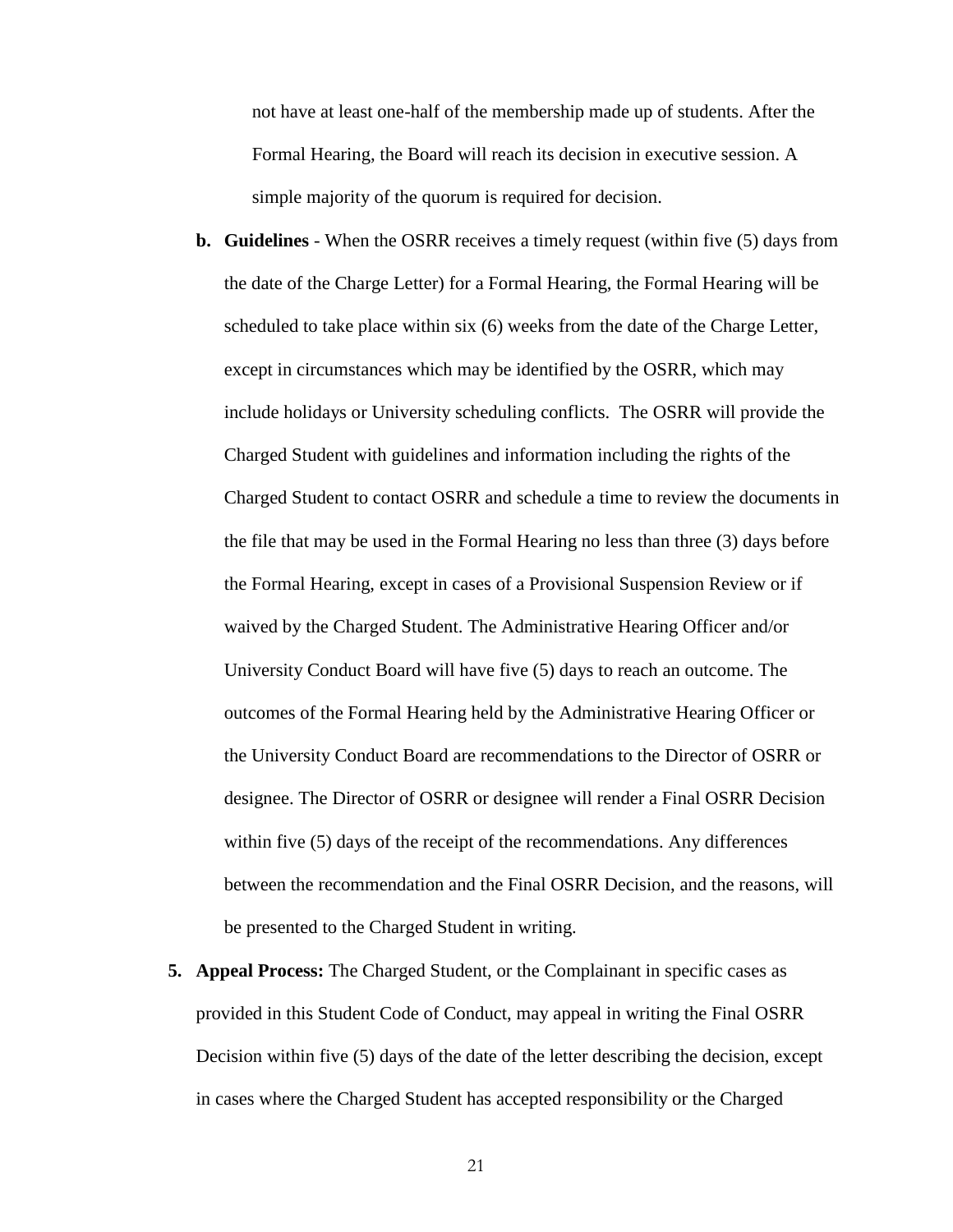Student has failed to notify the OSRR of the choice of forum for the Formal Hearing. The appeal must be written to the Dean of Students or appropriate designee at the member institution or separately accredited institution. If an appeal is granted, the burden of proof rests with the Charged Student or the Complainant to show, by a preponderance of the evidence presented, that the grounds for an appeal have been made. The Dean of Students may adopt, modify, or reject the Final OSRR Decision and/or sanctions from the Final OSRR Decision. The record of the Formal Hearing may be considered on appeal as well as any new information from the Charged Student and/or Complainant that comes to the attention of the Dean of Students. The Dean of Students is authorized to contact any participants in the Formal Hearing for clarification and the Charged Student is entitled to review the record of the Formal Hearing at the University by requesting a review time.

- **a. Basis of Appeal** Except as required to explain the basis of new information, the Dean shall limit the review of the verbatim record of the Formal Hearing and supporting documents for one or more of the following purposes:
	- **1)** To determine if there were due process errors involving the University's failure to provide the Charged Student or organization with notice or an opportunity be heard.
	- **2)** To determine whether the sanction(s) imposed was extraordinarily disproportionate for the violation of the Student Code of Conduct, which the Charged Student was found to be responsible.
	- **3)** To consider new information, sufficient to alter a decision or other relevant facts not brought out in the Formal Hearing, because such information and/or facts were not known to the person appealing at the time of the Formal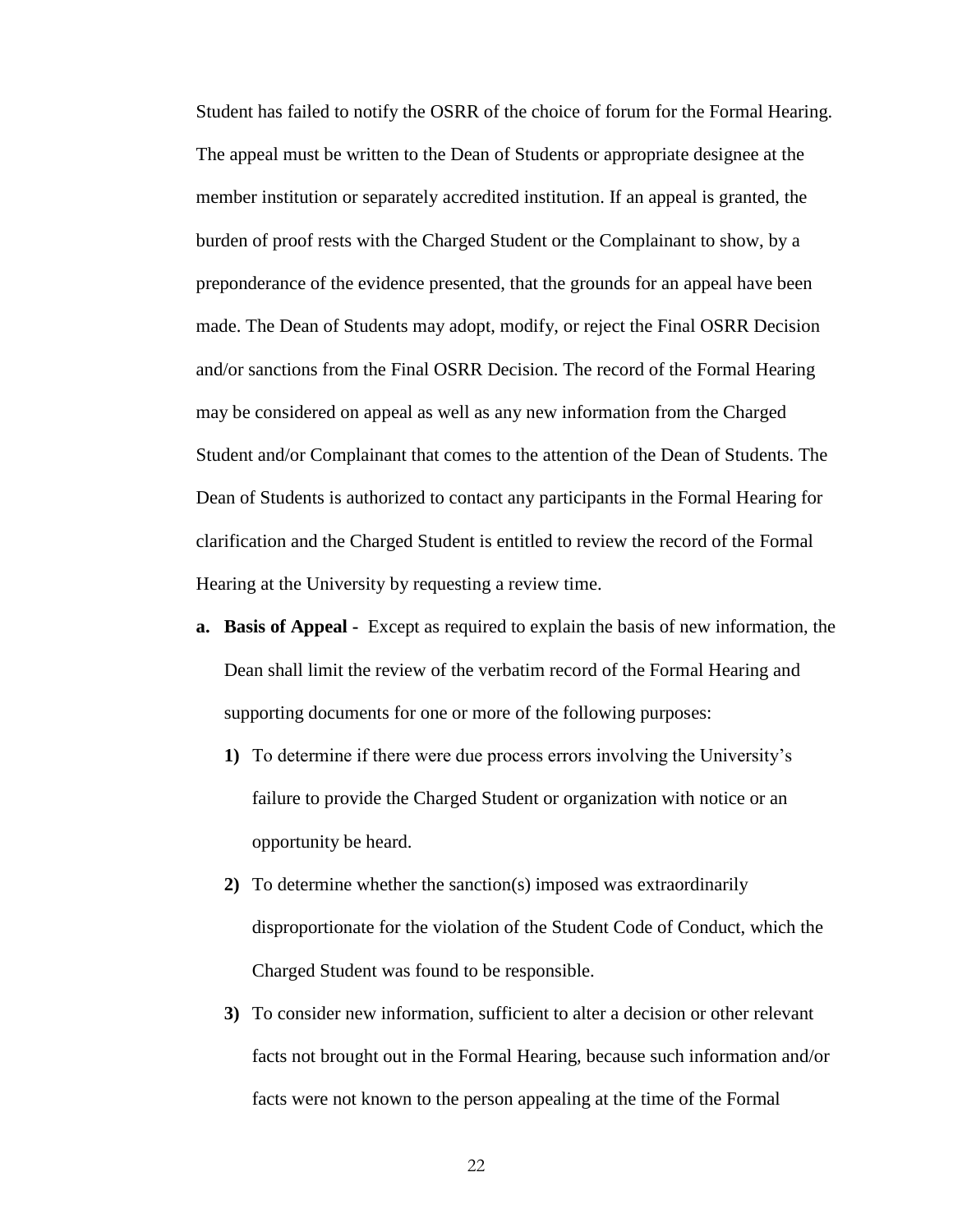Hearing. Outcomes of criminal or civil cases have no bearing in any aspect of the process, including the appeal.

- **b.** When the appeal is submitted, the Charged Student must state the reason(s) for the appeal and must supply the supporting facts and the recommended solution. This is not a re-hearing of the conduct case. An appeal will not be accepted simply because a student is dissatisfied with the decision. Failure to describe the nature of the information in full detail and/or failure to list and explain at least one (1) of the three (3) bases of acceptable appeals will result in the denial of the appeal.
- **c.** The Dean's Decision on Appeal Letter will be rendered within ten (10) days of receipt of the appeal, except in extraordinary cases as determined by the Dean of Students. The decision made by the Dean of Students is to be rendered in the Dean's Decision on Appeal Letter and the Dean's Decision is considered the Final University Decision. If an appeal is not upheld, the matter shall be considered final and binding upon all involved. If the final appellate decision results in a suspension or expulsion of a Charged Student, the Charged Student will be notified in writing that the decision may be appealed by the student to an external judicial forum as provided in Section (IV)(D) below.
- **6. Provisional Suspension Review Process:** The Provisional Suspension may be imposed by the President or OSRR upon Receipt of Referral. In certain circumstances, the University may immediately impose a Provisional Suspension at any time during the Conduct Process. The President of the University or OSRR or their designee, will have the authority to immediately suspend a student from the University or from participating in official University functions, programs,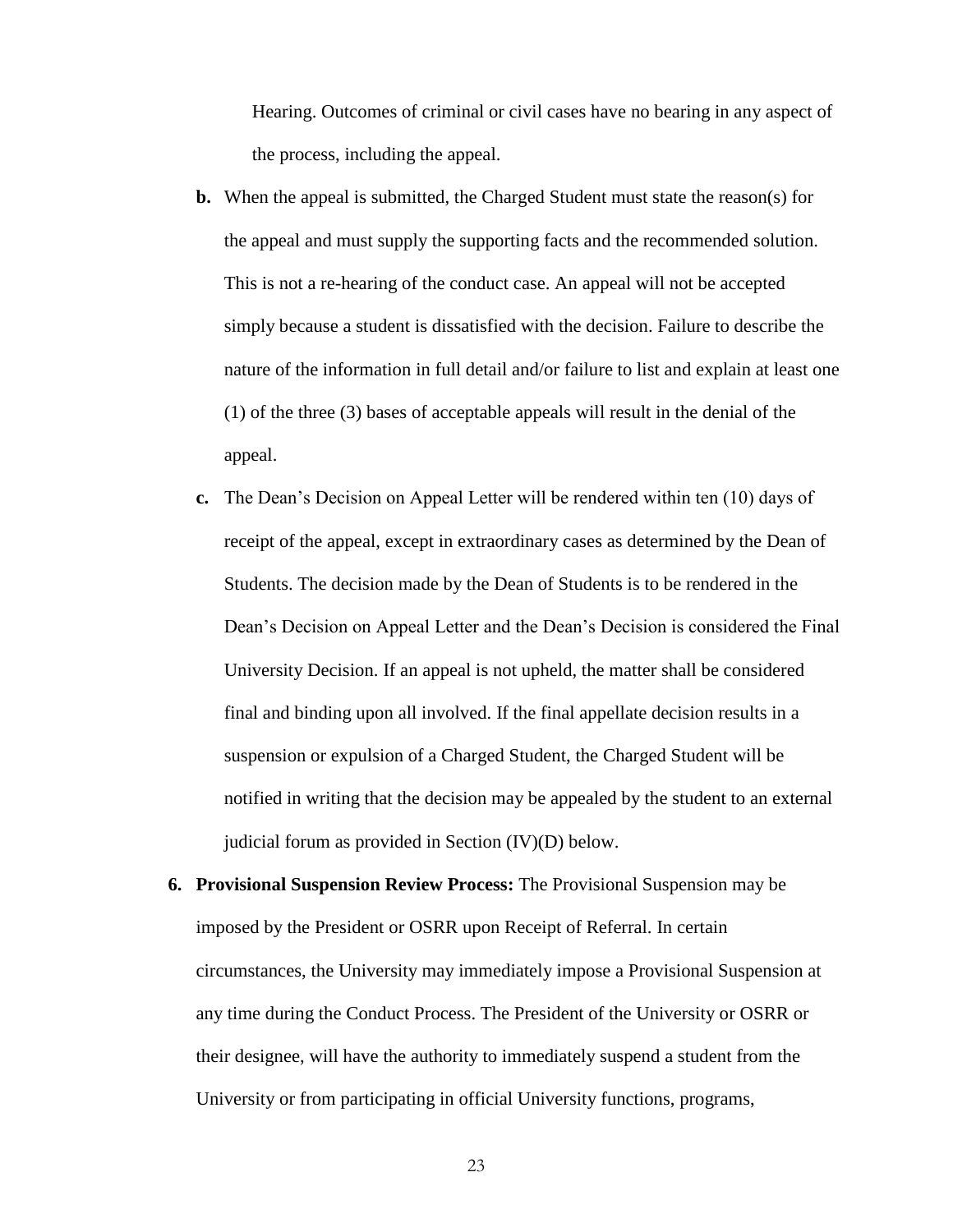intercollegiate competitions, and other student activities ("Provisional Suspension") by issuing a Provisional Suspension Letter. A Provisional Suspension may be imposed to ensure the safety and well-being of members of the University community or preservation of University property; to ensure the physical or emotional safety and well-being of the members of the University community; or when the student's continued presence or use of privilege at the University is likely to pose an ongoing threat of disruption or interference with the normal operation of the University. Students issued a Provisional Suspension from the University will be provided an Emergency Provisional Suspension Review Meeting with the Director of OSRR, or designee, within five (5) days from the date of the Provisional Suspension Letter. Absent an election by the Referred Student to accept full responsibility of the alleged violation (form to be provided by OSRR), the Director of OSRR, or designee, will conduct the Emergency Provisional Suspension Review Meeting to determine whether to lift the Provisional Suspension and/or to schedule a Formal Hearing before an Administrative Hearing Officer. The decision of the Director of OSRR, or designee, will be communicated to the Referred Student via a Charge Letter. If the Director of OSRR, or designee, decides to lift the Provisional Suspension, the Referred Student may be allowed to resume certain activities on campus which may include the return to classes or university housing, if applicable. If the Referred Student fails to appear for the Emergency Provisional Suspension Review Meeting and fails to accept full responsibility in writing via the OSRR form, the Director of OSRR, or designee, will review the Provisional Suspension in the Referred Student's absence.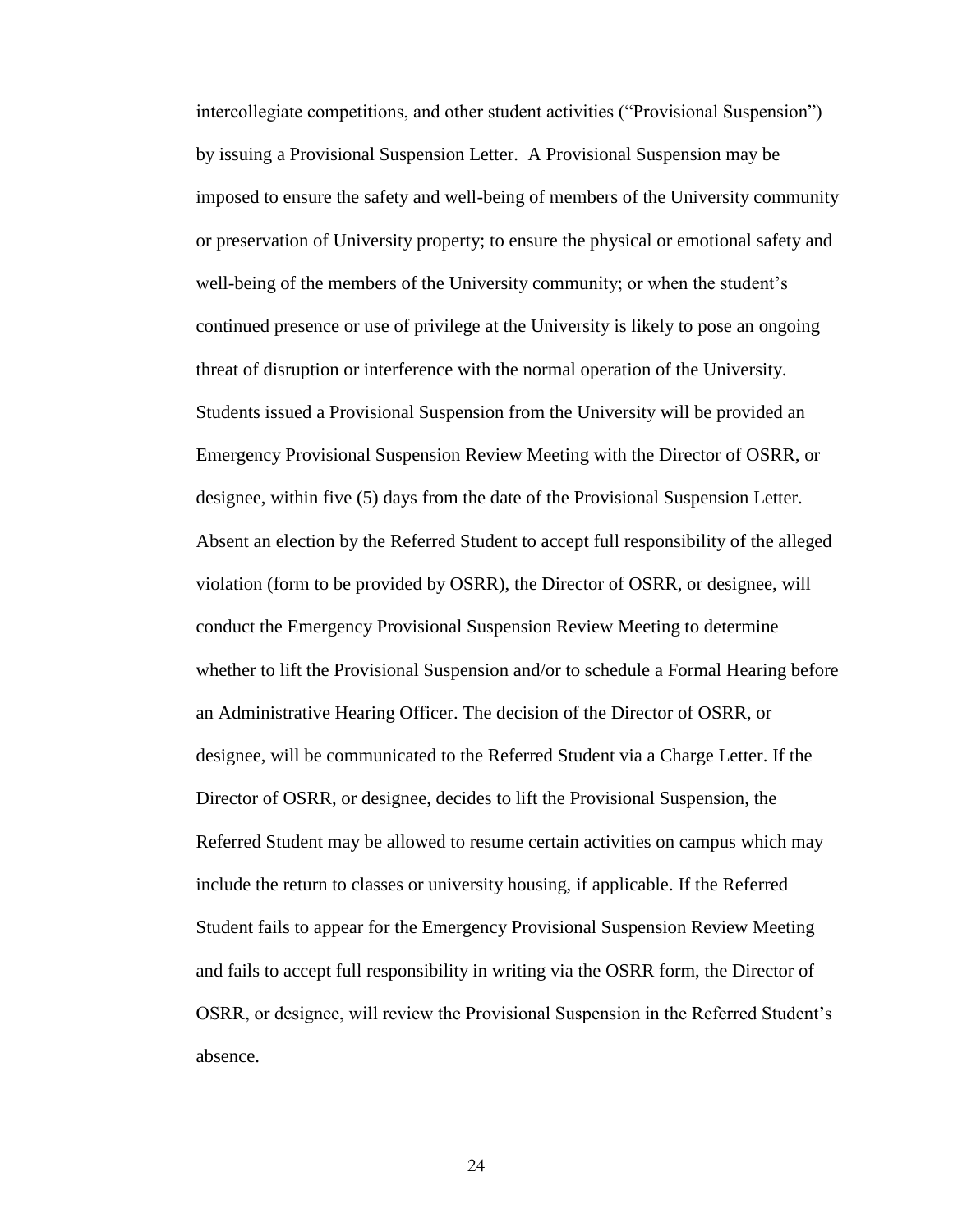#### **7. Conclusion of Provisional Suspension Review Process** - **Conclusion of**

**Provisional Suspension Review Process**: At the conclusion of the Emergency Provisional Suspension Review Meeting, the Director of OSRR, or designee, will issue a Charge Letter, which will indicate (1) the Referral and the Provisional Suspension have been dismissed and/or lifted; (2) the Provisional Suspension is lifted and the Referral is moved forward with the recommended charges and sanctions; or (3) the Provisional Suspension is continued and the Referral is moved forward with the recommended charges and sanctions. For purposes of this Student Code of Conduct, if the Referral is not dismissed, the Referred Student now becomes the "Charged Student." If possible, the Charge Letter will include a tentative Formal Hearing date (set no sooner than three (3) days or longer than six (6) weeks from the Emergency Provisional Suspension Review Meeting, unless the Charged Student waives the review period and the Director of OSRR, or designee, is able to schedule the Formal Hearing sooner or more time is needed as determined by the Director of OSRR, or designee, with notice to the Charged Student before the end of the six (6) weeks). At any time in the Provisional Suspension Review Process, a student may elect to accept responsibility (form to be provided by OSRR) and agree to the terms and sanctions imposed by the Charge Letter. If the Charged Student accepts responsibility following the Emergency Provisional Suspension Review Meeting, the Charged Student is electing to waive all rights to a Formal Hearing and is requesting the Director of OSRR, or designee, make a Final OSRR Decision with regard to the substantive charges, and is accepting that determination as a Final OSRR Decision with a waiver of appeal rights except to the severity of the sanction, which the Charged Student may appeal. If the Charged Student does not elect to accept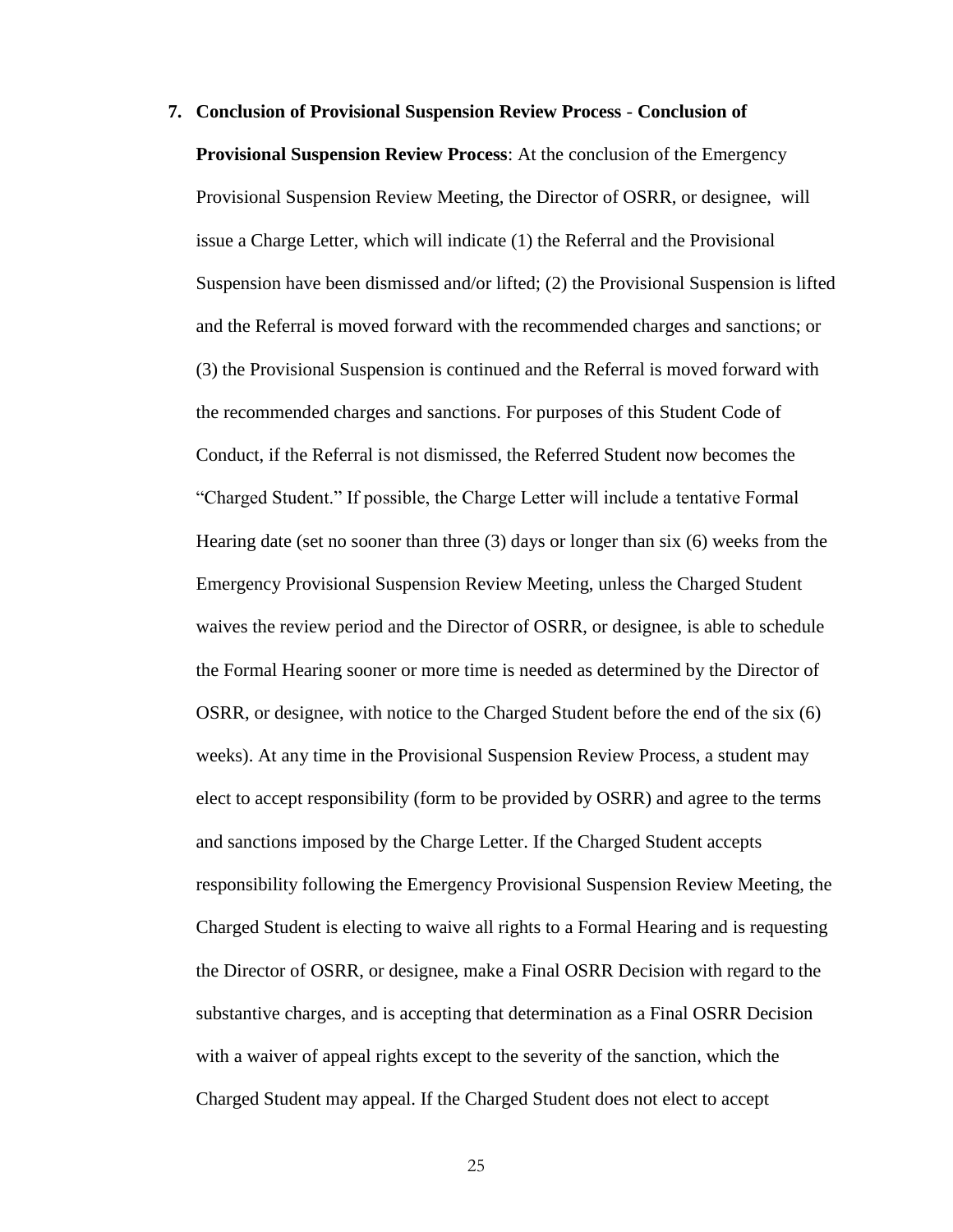responsibility, a Formal Hearing to review the recommended charges found in the Charge Letter will take place with an Administrative Hearing Officer, unless the Charged Student elects a University Conduct Board.

# **C. General Principles of Conduct Process:**

- **1. General Principles. Unless otherwise specified:** 
	- **a.** All proceedings will be closed to spectators.
	- **b.** No irrelevant information should be discussed or considered in the Formal Hearing.
	- **c.** This document provides the process and evidentiary guidelines for this internal University process. Civil and Criminal rules of evidence and procedure do not apply.
	- **d.** The Administrative Hearing Officer or Chairperson of the University Conduct Board has the discretion to allocate time allotments for the Formal Hearing and testimony time.
	- **e.** At the conclusion of the appeals process, the decision of the Dean of Students or the appropriate designee is a Final University Decision and there are no further internal University appeals.
	- **f.** After the Final University Decision, a student may seek judicial review pursuant to [Florida Rule of Appellate Procedure 9.190\(b\)\(3\)](http://www.floridabar.org/TFB/TFBResources.nsf/Attachments/830A6BC6B90DA05685256B29004BFAC0/$FILE/Appellate.pdf?) by filing a petition for certiorari review with the appropriate circuit court within thirty (30) days of the Final University Decision. If a person seeks review with the court, a copy of the petition must also be officially served to the University of South Florida Office of the General Counsel at University of South Florida, CGS 301, 4202 E. Fowler Avenue, Tampa, Florida 33620-4301.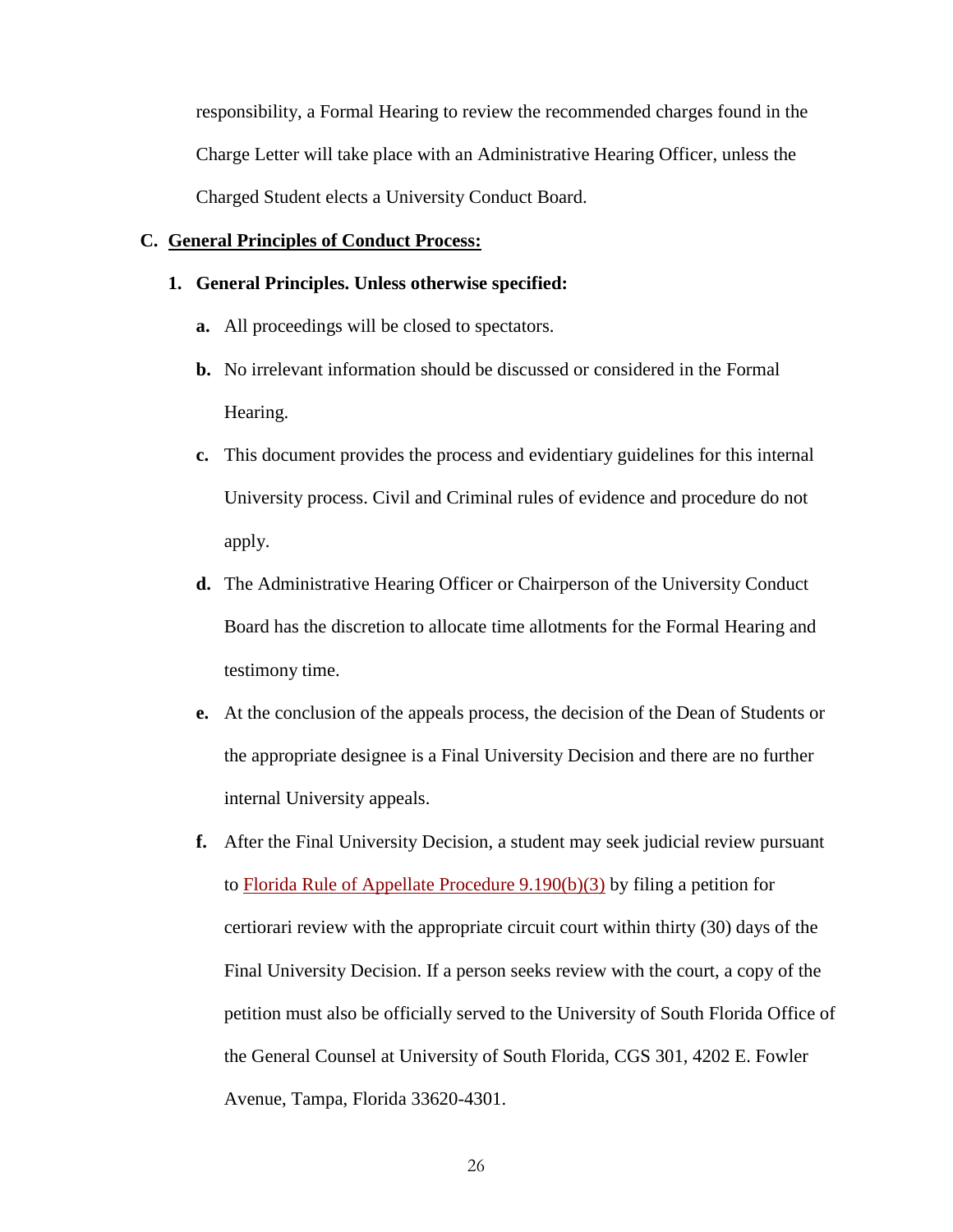**g.** Charged Students and Complainants may have an advisor of their choice present; however, University employees who have a potential conflict of interest are not to serve. The advisor may be present to speak with and advise the Charged Student/Complainant, but may not speak on behalf of, act as attorney, present the case for, nor otherwise participate directly in the Initial Review or in the Formal Hearing. It is the Charged Student's/Complainant's responsibility to make appropriate arrangements for travel, costs, and attendance for the advisor. The Initial Review or the Formal Hearing shall not be delayed due to scheduling conflicts of the chosen advisor.

### **D. Rights of Charged Students and Complainants:**

- **1. Rights of the Charged Student:**
	- **a. Provision of Proof -** The provision of proof shall be the duty of the OSRR. The level of proof for a decision shall be "preponderance of the evidence," that is, from the evidence/information submitted, it is more likely than not that the Charged Student did commit the violation(s) for which the student has been charged, and shall not be the strict criminal law standard of proof beyond a reasonable doubt.
	- **b. Record -** A Formal Hearing shall be recorded by audio tape or video. Deliberations shall not be recorded. The record will be the property of the University. A Charged Student and the Charged Student's Advisor may not record any proceeding.
	- **c. Review of Information -** The Charged Student may review the evidence in the possession of the University that will be presented against the Charged Student at the University under the direction of OSRR. The University has the right to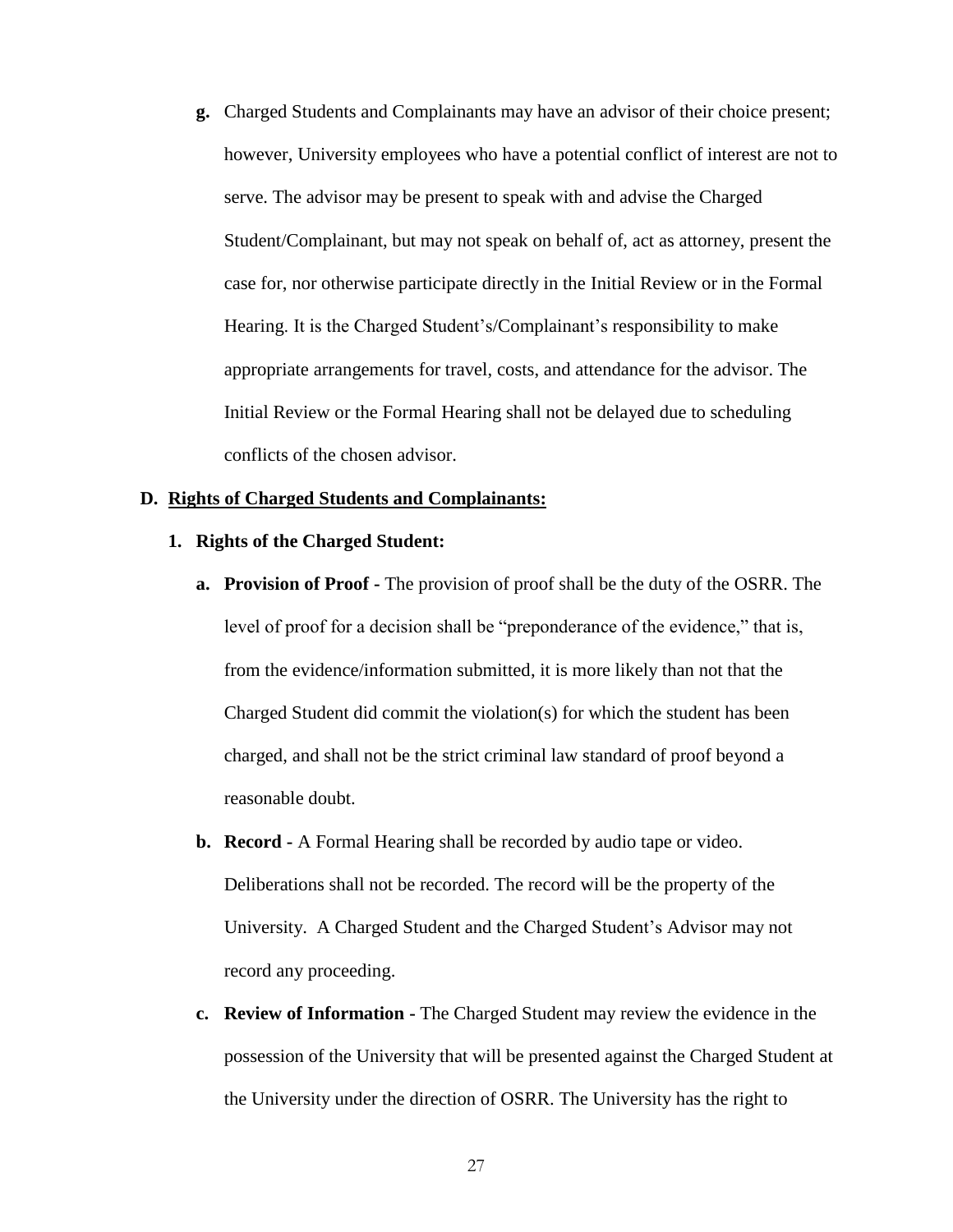request to review any information the Charged Student intends to present at least three (3) days (excluding legal holidays) before the Formal Hearing. Pertinent records, exhibits and written statements may be accepted as information for consideration by the Initial Review Officer or Formal Hearing forum.

- **d. Presentation of Information -** The Charged Student may present evidence on the Charged Student's own behalf.
- **e. Question Witnesses (Applicable to Formal Hearing) -** The Charged Student may hear and submit questions to be used to question adverse witnesses who testify at the Formal Hearing, except in the certain cases of violent or sexual misconduct, which may require specific protocols to be followed. The Charged Student may submit questions for the Formal Hearing three (3) days before the Formal Hearing to OSRR. The Administrative Hearing Officer or Chairperson of the University Conduct Board will determine if the questions relate to the alleged incident and are appropriate to be presented at the Formal Hearing before presenting them to the witnesses. The Charged Student may hear adverse witnesses who testify at the Formal Hearing and submit questions to be asked of those witnesses. In the event a scheduled witness does not appear, a written statement may be submitted at least three (3) days before the Formal Hearing. However, if the written statement is submitted in less than three (3) days before the Formal Hearing, once notified of the written statement, the Charged Student may request a continuation to permit the three (3) day review of the newly provided evidence or may affirmatively waive the three (3) day review requirement. The Charged Student must be provided an opportunity to respond to the statement.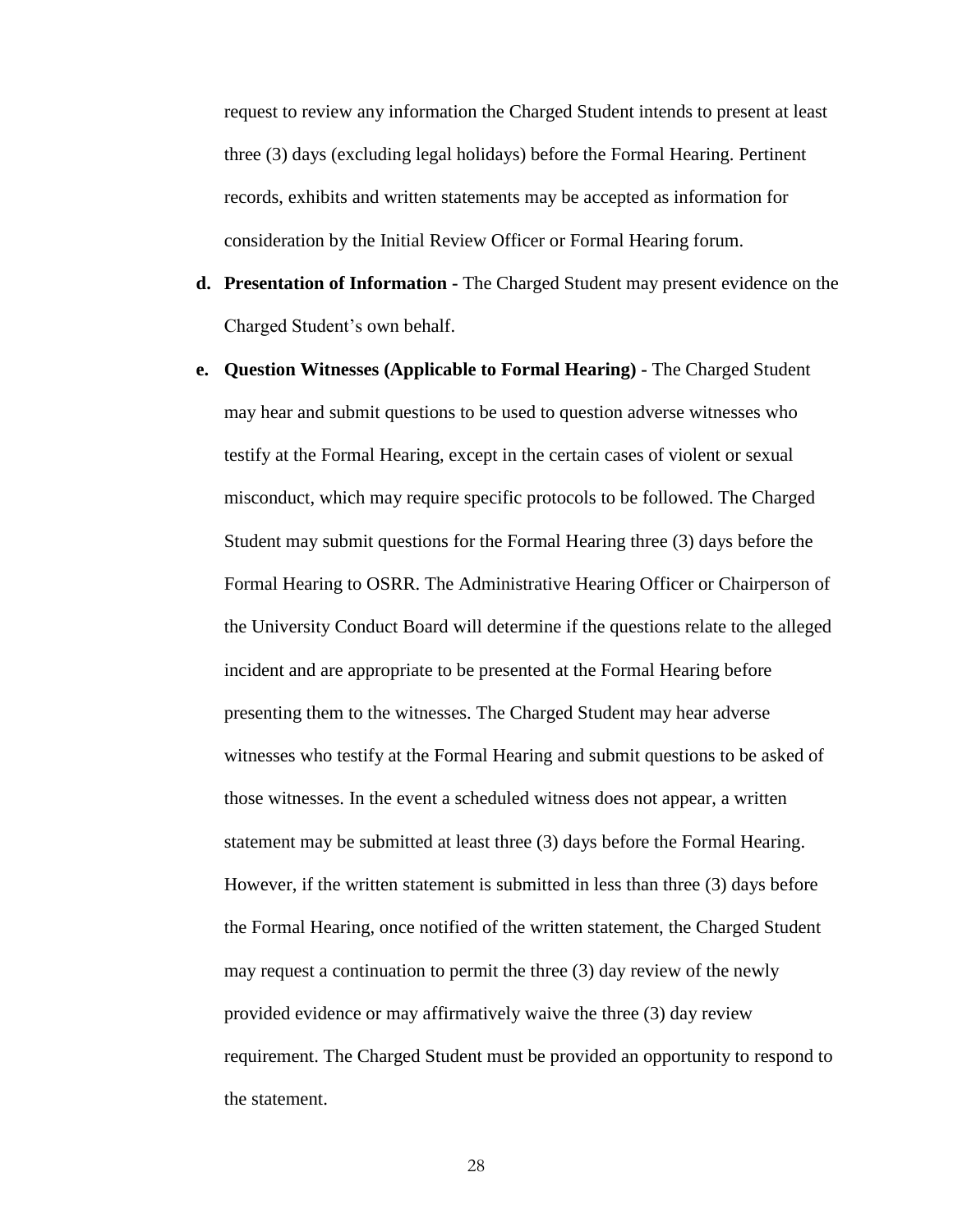#### **f. Right to Challenge Impartiality of:**

- **1) Administrative Hearing Officer -** The Charged Student and the Complainant in certain circumstances have the right to challenge the impartiality of the Administrative Hearing Officer in writing to OSRR within three (3) days of notification (or in cases of an emergency nature within twenty-four (24) hours of the scheduled Formal Hearing). An Administrative Hearing Officer whose impartiality is challenged by reasonable rationale will be excused. Indiscriminate impartiality challenges shall entitle the OSRR to proceed without regard to the challenge. If an Administrative Hearing Officer is excused, at the discretion of the OSRR, a new Administrative Hearing Officer will be assigned if time permits. Otherwise, the Formal Hearing will be rescheduled. No students may contact, directly or indirectly, any Administrative Hearing Officer regarding this process before, during, or after the Formal Hearing and a violation of this restriction may be considered a violation of this Student Code of Conduct.
- **2) University Conduct Board Member –** The Charged Student and the Complainant in certain circumstances have the right to challenge the impartiality of any Board member in writing to OSRR within three (3) days of notification (or in cases of an emergency nature within twenty-four (24) hours of the scheduled Formal Hearing). A Board member whose impartiality is challenged by reasonable rationale will be excused. Indiscriminate impartiality challenges shall entitle the panel to proceed without regard to the challenge. If a Board member is excused, at the discretion of the OSRR, the Formal Hearing will continue as scheduled, provided there is at least one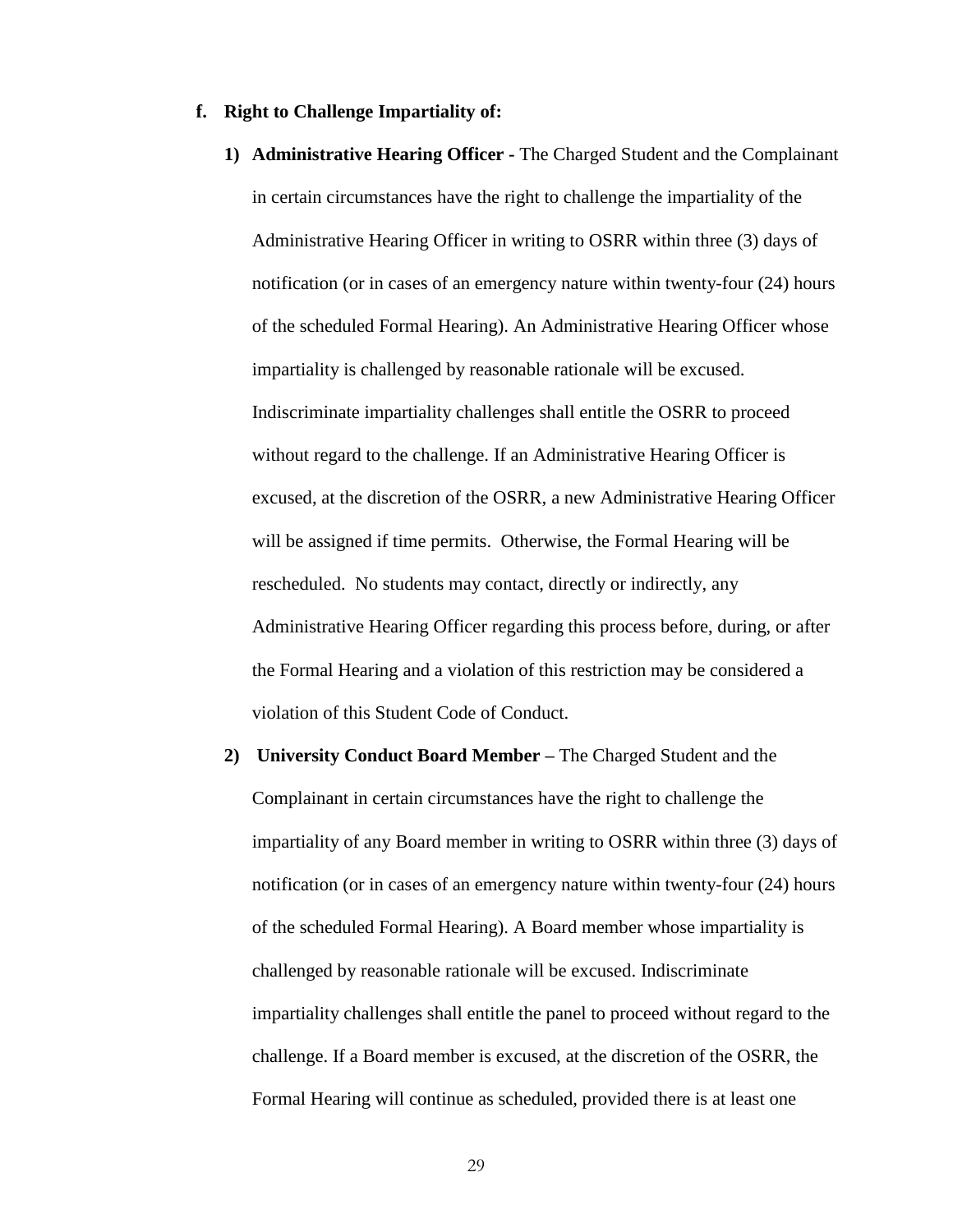student and one faculty/staff member on the panel. No students may contact, directly or indirectly, any Board member regarding this process before, during, or after the Formal Hearing and a violation of this restriction may be considered a violation of this Student Code of Conduct.

- **g. Response to Presented Information** The Charged Student shall not be forced to present testimony or respond to questions.
- **h. Decision Based on Presented Information -** Decisions of the University Conduct Board or Administrative Hearing Officer shall be based solely on the evidence presented, including any file referencing prior misconduct or meetings with the Charged Student in the custody of the OSRR.
- **i. Decision in Writing -** Decisions of the University Conduct Board or Administrative Hearing Officer, including findings of fact and a determination of sanction, if any, shall be presented to the Charged Student in writing within ten (10) days following the Hearing in a Hearing Decision Letter.
- **j. Enrollment Status -** The Charged Student's enrollment status will remain unchanged pending the Final OSRR decision, except in cases of Provisional Suspension. The Final OSRR Decision will reflect how the enrollment status of the Charged Student will be treated between the Final OSRR Decision and a possible appeal to the Dean and the Dean's Decision. A Charged Student shall remain eligible to attend classes and University activities pending the Final OSRR Decision, which shall indicate if recommended sanctions are to be imposed immediately (in case of suspension or expulsion or to protect the health or safety of the University) or deferred until after the appeal is concluded. In cases where the President or President's designee determines that the health, safety, or welfare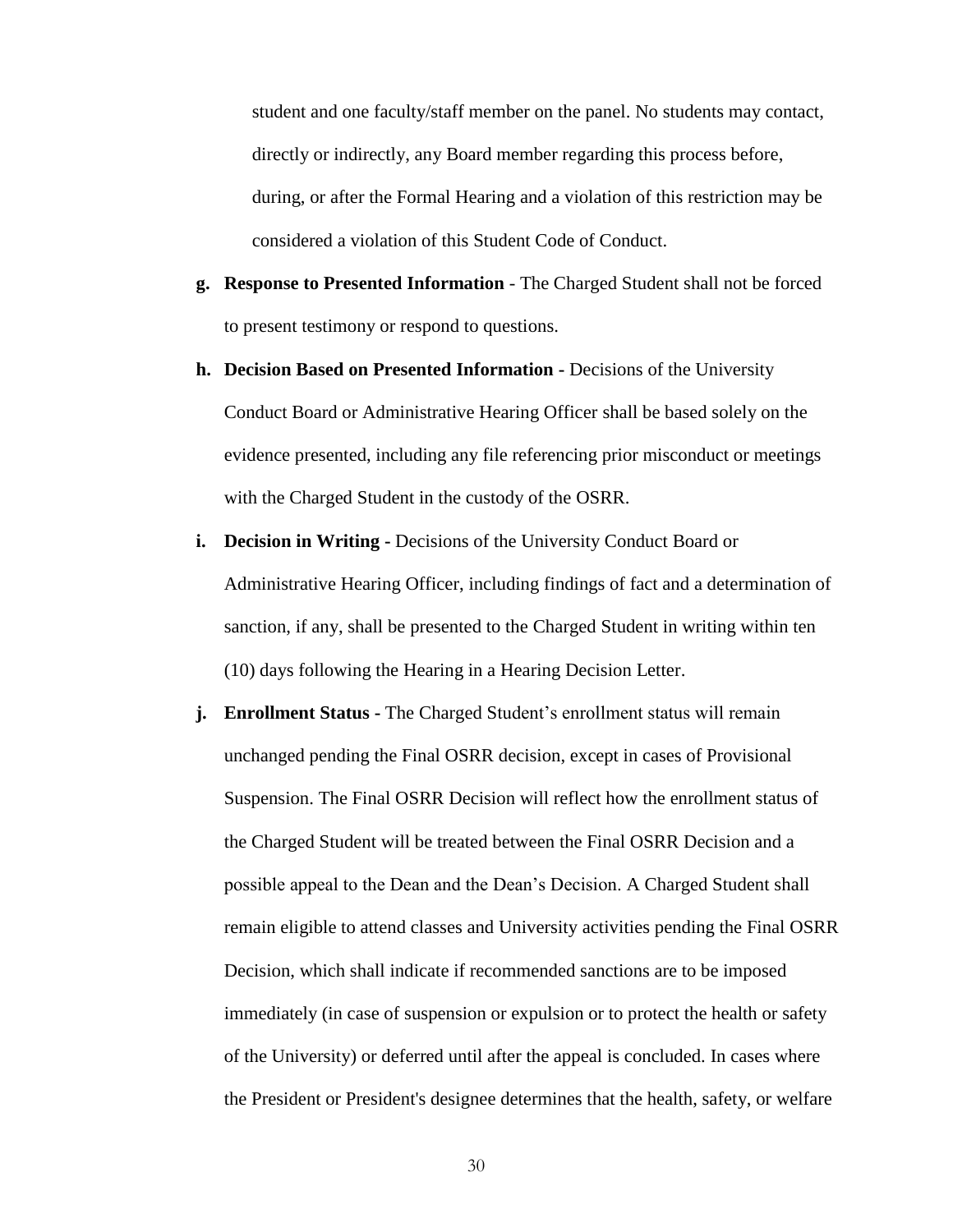of the Charged Student or the University community is involved, a Charged Student's privileges within the University, including the ability to attend classes or engage in University activities, may be suspended on an interim basis. If a Charged Student's privileges are temporarily revoked as described in this paragraph, but the Charged Student is subsequently found not responsible for the violation, the University must:

- **1)** Correct any record of the change in enrollment status in the Charged Student's permanent records and reports in a manner compliant with state and federal laws; and
- **2)** Refund to the Charged Student: a pro rata portion of any charges for tuition and out-of-state fees, as appropriate, if the temporary revocation or suspension of the Charged Student's ability to attend classes lasts for more than ten (10) days.
- **k. Failure to Appear -** If a Charged Student fails to appear for any Hearing, the matter may be resolved in the Charged Student's absence.

# **2. Rights of the Complainant:**

**a. Formal Hearing Questions -** The Complainant shall have the right to submit a list of questions to OSRR for use during the Formal Hearing. The OSRR shall ask the Charged Student the questions provided the OSRR determines the questions relate to the alleged incident and are appropriate to be presented at the Formal Hearing.

## **E. Additional Rights of Charged Students and Complainants in Cases of Alleged**

**Violent Conduct and Sexual Harassment:** In cases of sexual harassment (as defined in Section 4.14 of this Student Code of Conduct) and specific acts of violence (as defined in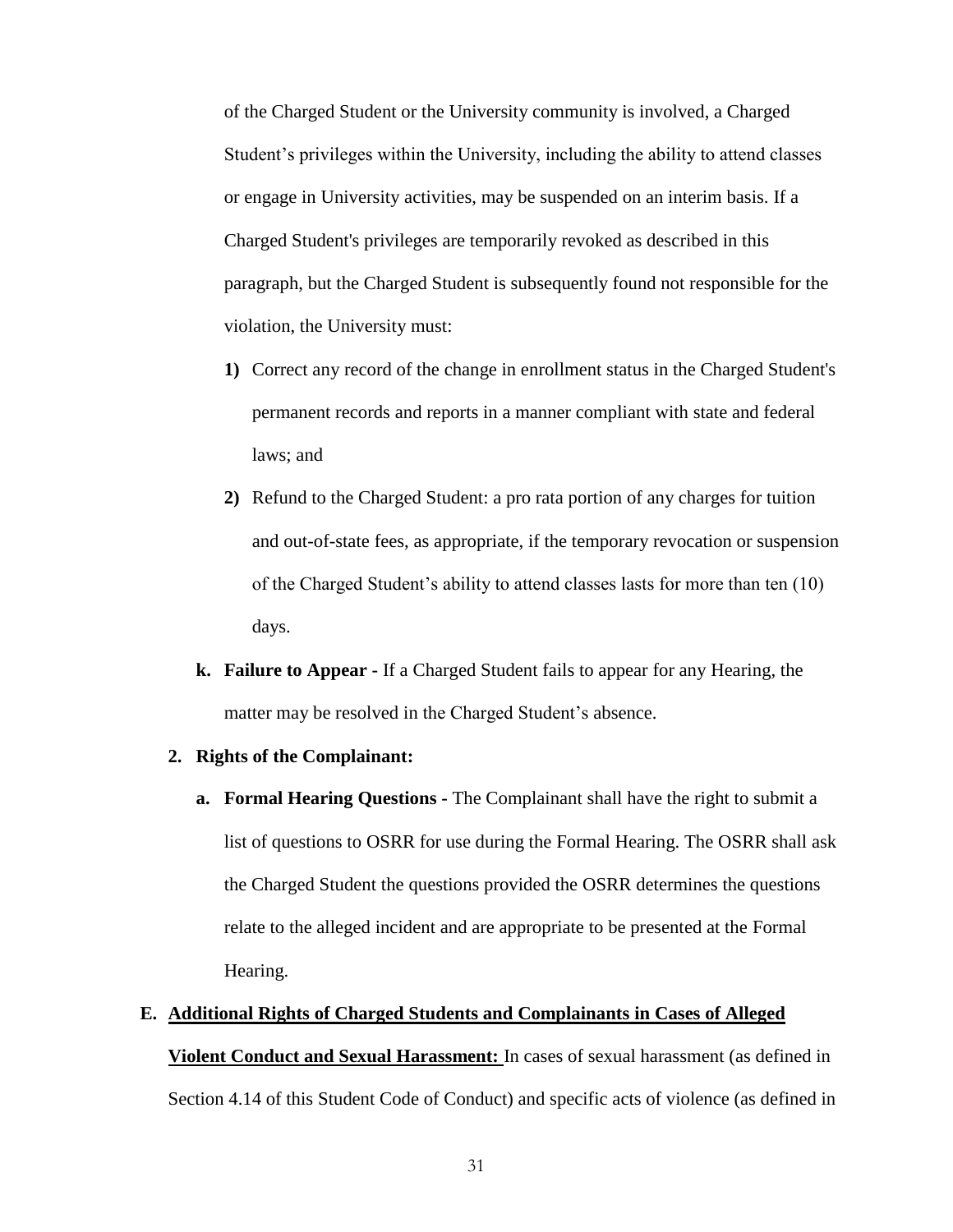Section 4.24 of this Student Code of Conduct), the Charged Student and the Complainant, shall be notified of the persons selected to hear the case during the Formal Hearing. Additionally:

- **1. Violent Conduct Cases**: In cases of alleged violent conduct, injurious behavior, and in specific cases of sexual harassment, the following additional rights shall be provided to the Complainant:
	- **a.** The Complainant shall be notified of the available assistance within the University.
	- **b.** The Complainant shall be notified of additional offices that may be contacted to request a change in residence hall, academic assignments, reassignments, no contact orders, counseling or other interim accommodations that may be available to address specific immediate concerns.
	- **c.** The Complainant shall have the right to submit an impact statement to the OSRR for use during the sanctioning portion of the conduct process.
	- **d.** The Complainant shall have the right to be present during all fact-gathering aspects of the Formal Hearing, notwithstanding the fact that the Complainant is to be called as a witness. In extraordinary cases, alternate arrangements may be made for the Complainant to participate in the Formal Hearing without being present in the same room.
	- **e.** Upon written request from the Complainant, the OSRR will inform the Complainant in writing of the outcome of the Formal Hearing within ten (10) days from the conclusion of the Formal Hearing/appeal process (Final University Decision) unless extraordinary circumstances exist. In the event the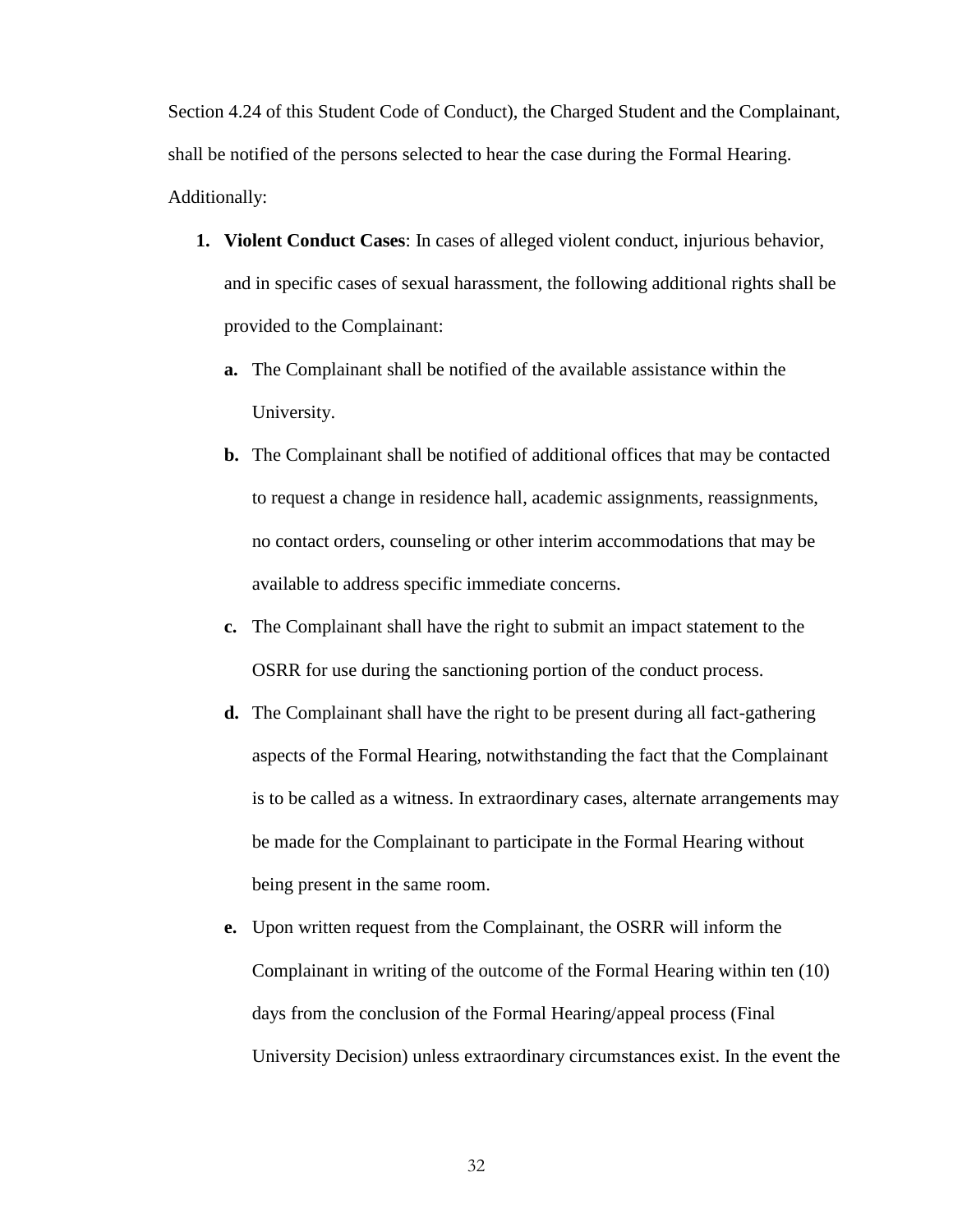Complainant is deceased as a result of the crime of offense, the information shall be provided, upon request, to the next of kin of the alleged Complainant.

- **2. Sexual Harassment Cases**: In cases of sexual harassment (as defined in Section 4.14 of this Student Code of Conduct and including sexual misconduct, gender based discrimination, sexual harassment, sexual assault, dating violence, domestic violence and stalking), the Complainant and the Charged Student's rights include the following additional guidelines:
	- **a. Informational Conference -** The Charged Student and the Complainant may each participate individually in a voluntary Informational Conference. The purpose of the Informational Conference is to provide an opportunity for representatives of the University to review any allegations, charge(s), and possible sanctions, and explain both the Title IX and conduct processes and any alternate forms of dispute resolution that may be available to the Charged Student and the Complainant.
	- **b. Informational Conference Materials -** The Complainant shall be provided by OSRR or the Title IX Office, information regarding efforts to address sexual harassment on campus, the alternative forms of reporting available and the name and address of the University Title IX Officer and resources available.
	- **c. Formal Hearing Forums -** If a Formal Hearing before a University Conduct Board is requested by the Charged Student and no objection is raised by the Complainant, the University may provide such Formal Hearing. If the Complainant requests a Formal Hearing without student representation, the forum will be an Administrative Hearing Officer Formal Hearing.
		- 33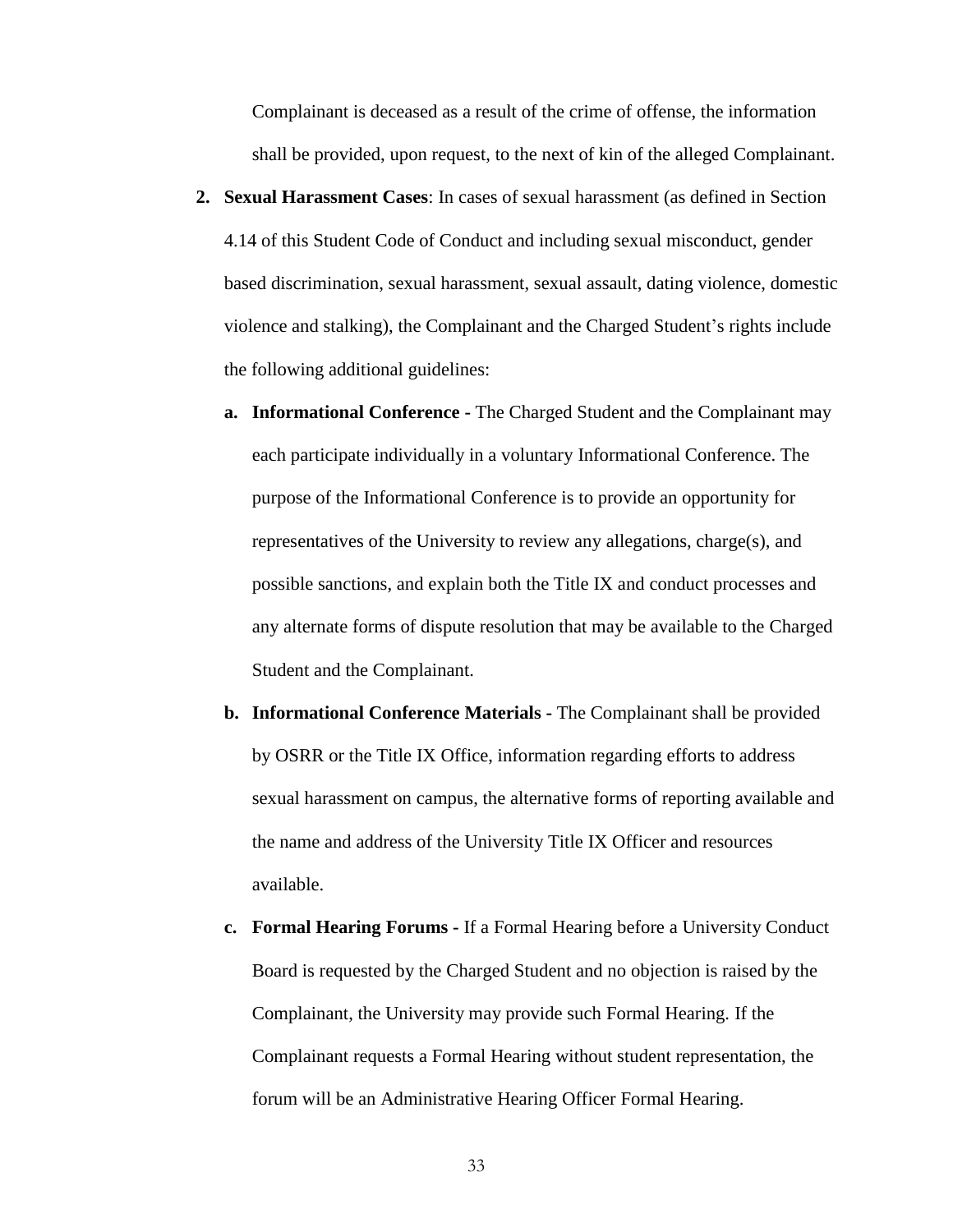- **d. Participation in Formal Hearing** If the matter is referred as a conduct violation and the matter moves to a Formal Hearing, the Complainant may also be permitted to participate in the Formal Hearing to the extent allowed by state and federal privacy laws. Such participation may include the presence of an adviser, the ability to present information and witnesses in the Formal Hearing, and the right to avoid self-incrimination.
- **e. Evidence at the Formal Hearing -** The Complainant, Charged Student or other individuals providing evidence for the Formal Hearing shall be provided an opportunity to provide information or present evidence during the Formal Hearing to be considered in determinations and sanctions in a manner that avoids direct contact with the other individuals participating in the Hearing. Depending on the type of Formal Hearing, this may be a written statement, a verbal representation or active participation in a Formal Hearing.
- **f. Interim Accommodations -** The Complainant may have interim immediate accommodations as noted in Section  $(IV)(E)(1)(b)$  above as deemed appropriate.
- **g. Impact Statement -** In the event the Charged Student accepts responsibility or is found responsible, any Impact Statement provided by the Complainant will be considered by the Administrative Hearing Officer and/or University Conduct Board members in recommending or issuing the disciplinary sanction(s). While the Impact Statement is not binding, the impact described in the statement together with the totality of the circumstances including the Charged Student's conduct record, should be considered by the University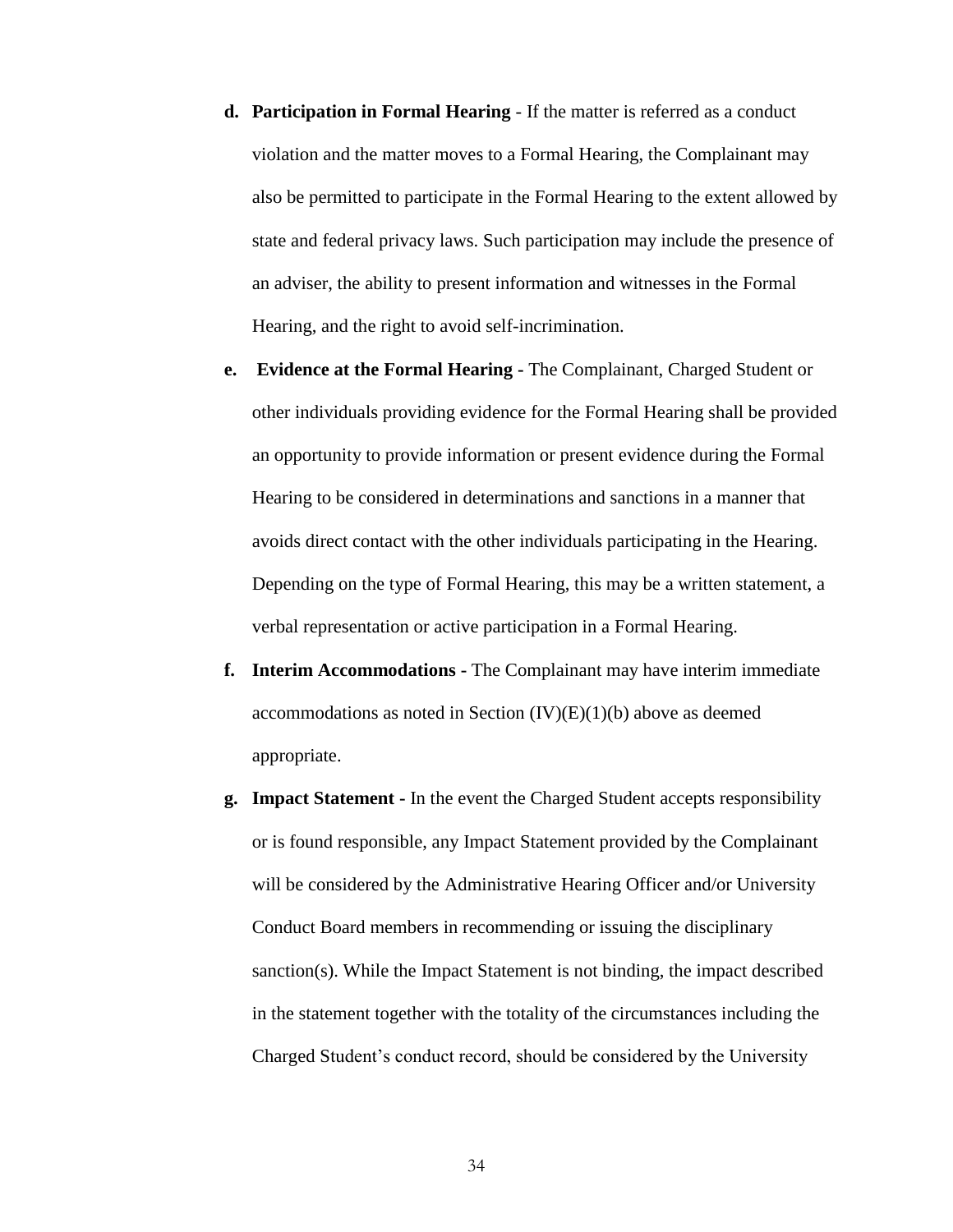official(s) involved in recommending or determining the appropriate sanction(s).

- **h. Notice to the Complainant and Right of Complainant to Appeal -** The Complainant shall be notified in writing of the outcome of the Formal Hearing within ten (10) days (unless there are extraordinary circumstances that delay notice) of the determination, and the Complainant may appeal the decision of the Formal Hearing through the established appeal process in this Student Code of Conduct. The Complainant shall be notified of any subsequent changes to the Final University Decision.
- **i. Right to Elect a Review or Appeal of Final University Decision** In sexual harassment cases the Complainant may have the right to elect a review or appeal of the Final University Decision; and the appeal process granted to the Charged Student as set forth in the Appeal Process Section  $(IV)(B)(5)$  of this Student Code of Conduct will be provided to the Complainant at that time.
- **F.** Sanctions: Any of the following sanctions may be imposed on a student or a student organization:
	- **1. Warning Letter**: An official notice that states that if there is a repeated violation of University policy, rules or regulations, the student can expect additional conduct sanctions.
	- **2. Restrictions:** Conditions imposed on a student that would specifically dictate and limit future presence on campus and participation in University activities. The restrictions involved will be clearly identified and may include but are not limited to a University order forbidding the Charged Student from all contact with the Complainant. Restrictions may also apply to denial of operating a motorized vehicle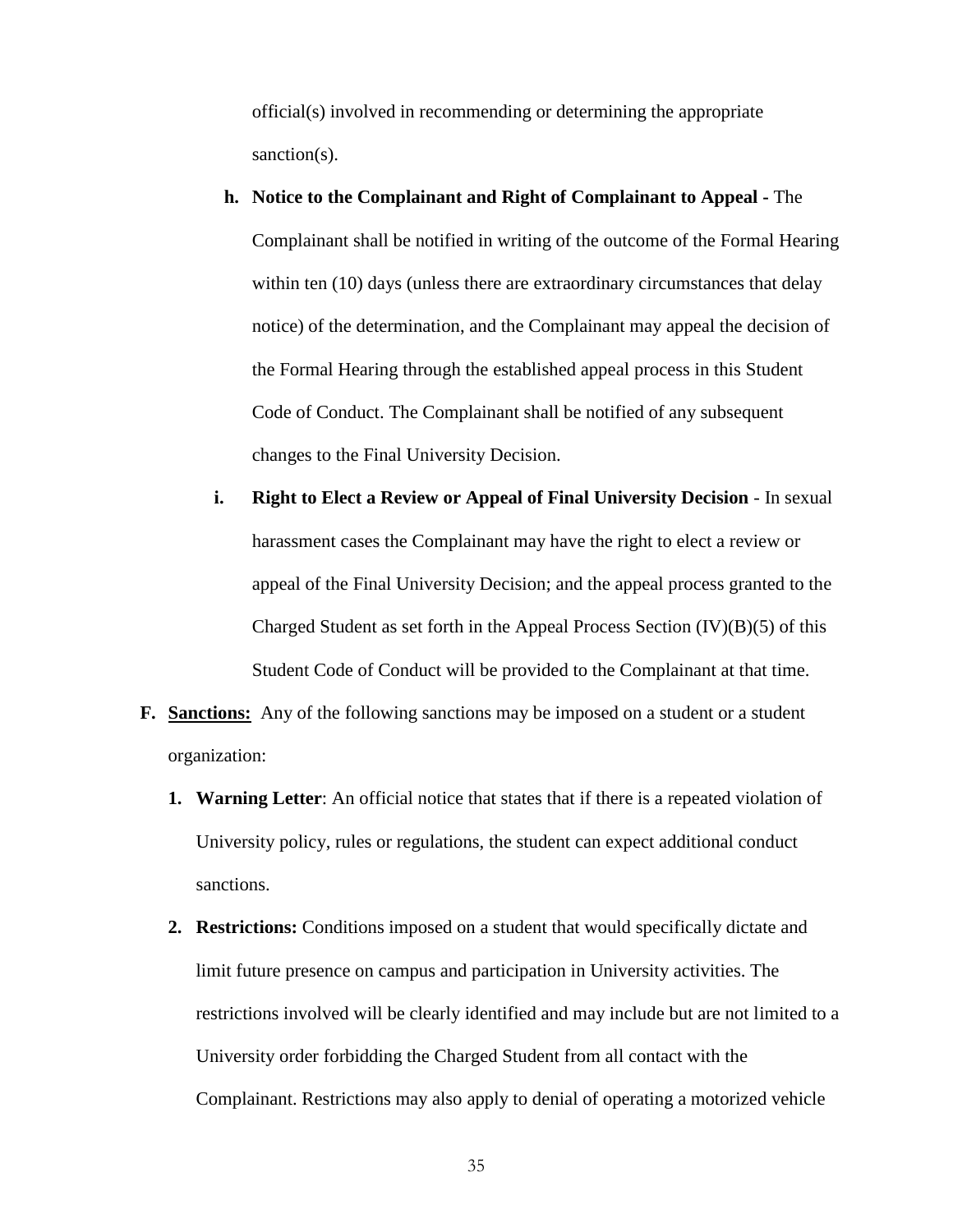(including golf carts) on campus, access and use of University services, and presence in certain buildings or locations on campus.

- **3. Restitution:** A payment for injury or damage.
- **4. Financial Aid Impacts:** A restriction on or revocation of financial aid where appropriate pursuant to law or NCAA policy.
- **5. Alcohol and/or Substance Use Educational Sanctions:** These educational sanctions may be comprised of online educational modules, in person assessments and follow-up meetings, or external assessments.
- **6. Other Appropriate Sanctions:** Such as mandated community service, fines, educational programs (payment of associated fees), and written assignments.
- **7. Conduct Probation**: An official sanction that places the student's enrollment dependent upon the maintenance of satisfactory citizenship during the period of probation. When probation is imposed as a sanction, the student should be advised of the consequences of violation of probation. Any student placed on conduct probation may be restricted from participating in certain University activities as specified by the Director of OSRR or designee or as regulated by other University departments.
- **8. Housing Cancellation:** The immediate cancellation of a Charged Student's housing contract. Upon the termination of the contract, the Charged Student is restricted from all USF residential facilities (dining halls are not included in this restriction). The Charged Student will be responsible for any fees associated with the cancellation of the housing contract.
- **9. Deferred Housing Cancellation:** A cancellation of a student's housing contract imposed at a definite future date or time. Upon the termination of the contract, the Charged Student is restricted from all USF residential facilities (dining halls are not
	- 36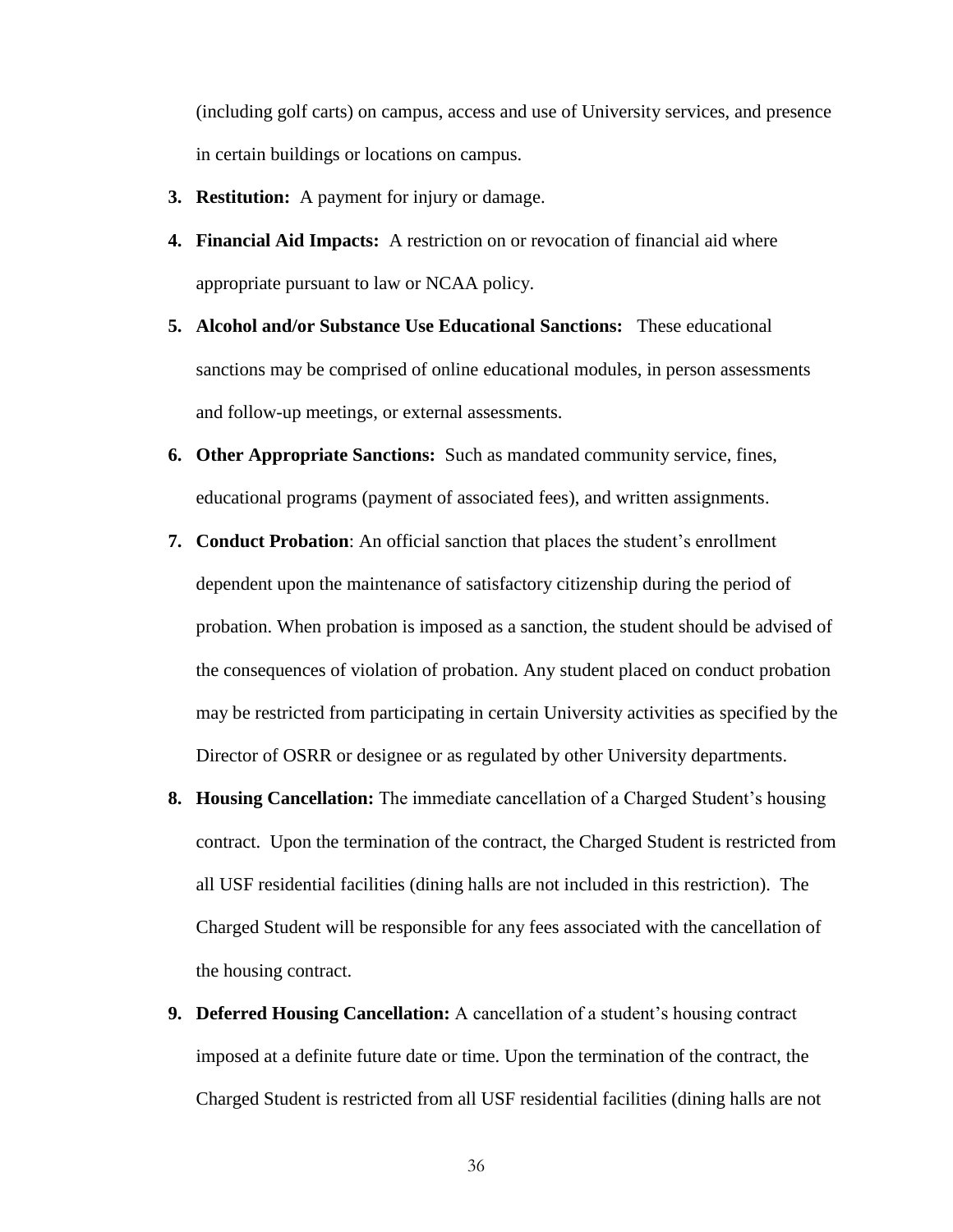included in this restriction). The Charged Student will be responsible for any fees associated with the cancellation of the housing contract.

- **10. Suspension:** Termination of a student's privilege to attend the University for a specified period of time. This may include a restrictive order that would exclude the person from campus. In cases where the student resides on campus, the student will be given reasonable time to vacate the residence halls (i.e. 24 to 48 hours).
- **11. Deferred Suspension:** Suspension imposed at a definite future date or time.
- **12. Expulsion:** Permanent termination of a student's privilege to attend the University. This may include a restrictive order that would exclude the person from campus. In cases where the student resides on campus, the student will be given reasonable time to vacate the residence halls (i.e. 24 to 48 hours).

#### **G. Parental Notification:**

- **1.** The University is committed to the success of its students both inside and outside of the classroom. Therefore, it is the University's goal to maximize students' learning and development, and promote student health, safety and welfare. In this regard, the University has implemented a Parental Notification process. Parental Notification permits the University the right to inform parents or guardians when their dependent student, under the age of 21, has been found in violation of [Policy 30-023 Alcohol](http://regulationspolicies.usf.edu/policies-and-procedures/pdfs/policy-30-023.pdf)  [Policy](http://regulationspolicies.usf.edu/policies-and-procedures/pdfs/policy-30-023.pdf) and/or [Policy 0-610 Drug-Free Workplace.](http://regulationspolicies.usf.edu/policies-and-procedures/pdfs/policy-0-610.pdf)
- **2.** In non-emergency situations, parents of dependent students, under the age of 21, may be notified in writing, at the discretion of the OSRR. However, in emergency situations, parents may be notified by an immediate phone call from a University Official. These guidelines do not preclude Parental Notification for other University policy violations that may endanger the health, safety and wellbeing of a student or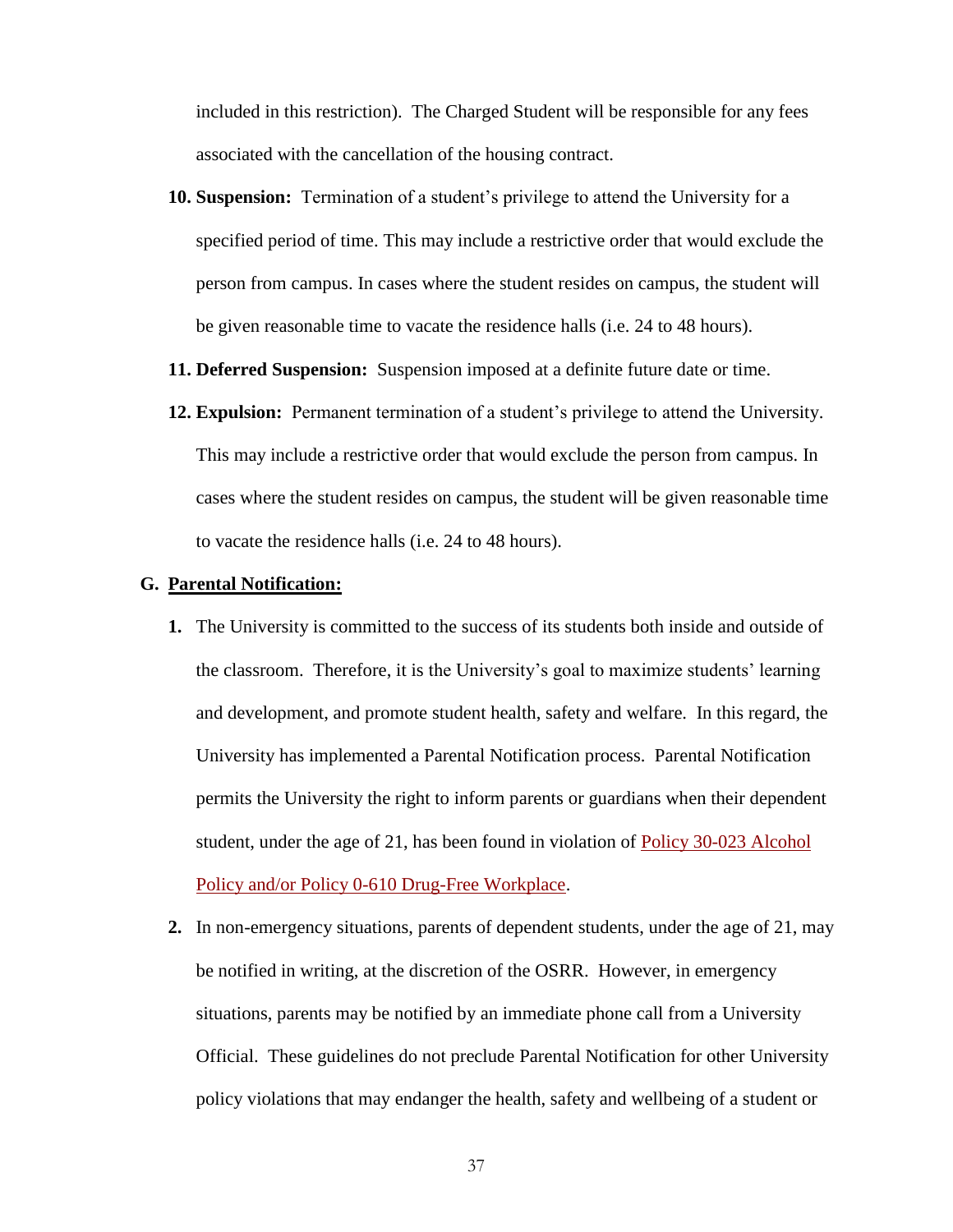other individuals in the University community. In addition, Parental Notification may occur in health and safety emergencies, regardless of the student's age or dependent status.

**3.** Students, whose parents are to be notified under these guidelines, will be informed before such notification occurs and given an opportunity to initiate contact with their parents if and when possible.

# **H. Discipline Records and Retention Policy:** The following applies to individual student disciplinary records.

# **1. Maintenance of Records:**

- **a.** Student discipline records are maintained in the OSRR.
- **b.** All discipline records in all formats (paper, computer, audio, etc.) will be destroyed in accordance with this current Discipline Records and Retention policy/Section (IV)(H).
- **c.** OSRR maintains all student discipline records in accordance with the Family Education Rights and Privacy Act (FERPA). OSRR will abide by all laws requiring privacy with regard to the student conduct process. This privacy extends to all OSRR staff, including the University Conduct Board and individual Initial Review Officers. In cases involving alleged violent misconduct or injurious behavior, OSRR will inform the Complainant, whenever appropriate, of the outcome of the Hearing.
- **d.** A student may choose to sign a release form granting OSRR staff permission to discuss information related to the student's disciplinary file with any individual that the student designates. This form is available in the OSRR. Although this form may provide access to information to a third party, the student remains the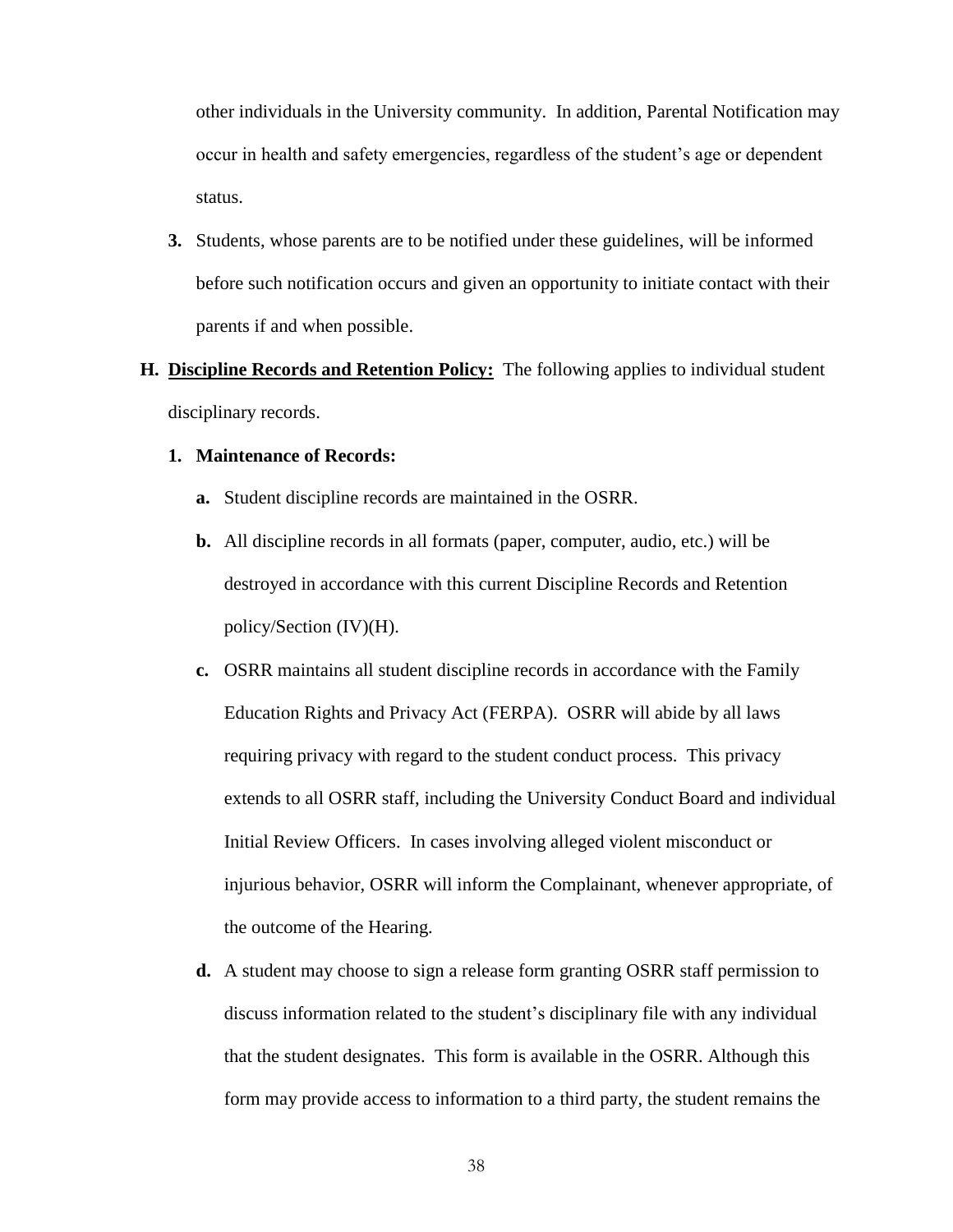primary responsible party for compliance. As the audio records of a Formal Hearing may include multiple student names and/or Complainant information, the audio file may need to be transferred and redacted by the University with all related costs the responsibility of the student.

**e.** Any educational institution requesting conduct information about a current or former University student is required to submit the request in writing. If a noneducational agency is requesting information, those requests must include the signature of the student granting the release of information related to the student's disciplinary record.

# **2. Destruction of Records:**

- **a.** Records resulting in a discipline sanction of expulsion or suspension from the University will be permanently maintained in the OSRR.
- **b.** All other discipline records are maintained for one (1) year from graduation. In the event that a student matriculates, but does not graduate, the OSRR will retain the record for five (5) years from the last date of attendance.
- **c.** No personally identifiable record(s) will be kept after a record has been designated for destruction. Statistical data will be maintained but all information that would identify an individual is removed.
- **d.** All paper records will be destroyed by shredding or other similar process. Computer files will be modified in a manner so that only statistical data that cannot identify an individual is kept. Non-paper information (i.e. audio recordings) will be destroyed in a manner that will ensure that the information cannot be traced to any individual or any discipline case.